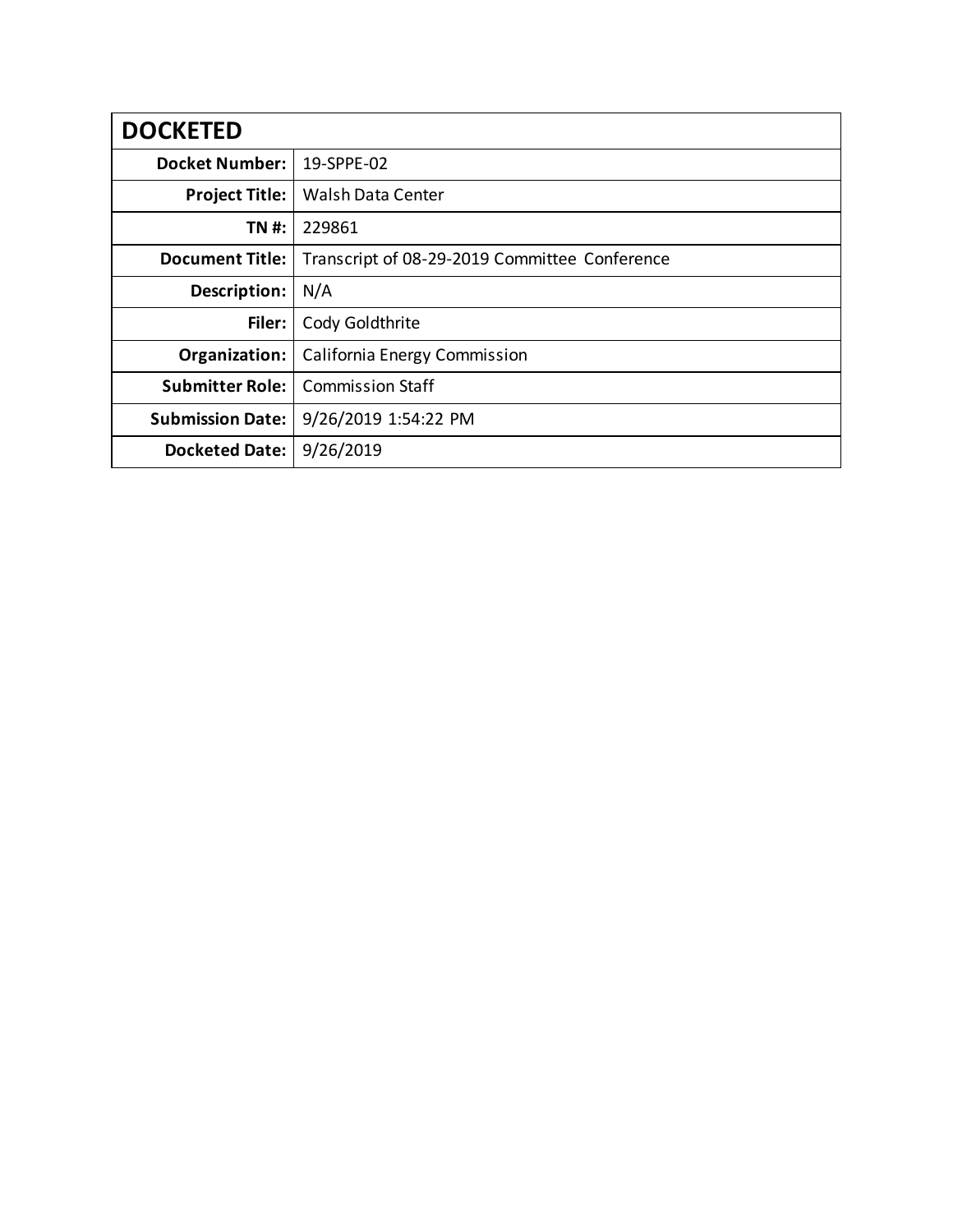-1- 1 2 3 4 5 6 7 8 9 10 11 12 13 14 15 16 17 18 19 20 21 22 23 24 25 BEFORE THE ENERGY RESOURCES CONSERVATION AND DEVELOPMENT COMMISSION OF THE STATE OF CALIFORNIA In the Matter of:  $\qquad \qquad$ ) Application for a Small Power Plant ) Exemption for the: ) Docket No. 19-SPPE-02 WALSH DATA CENTER  $\big)$ COMMITTEE CONFERENCE CALIFORNIA ENERGY COMMISSION THE WARREN-ALQUIST STATE ENERGY BUILDING ART ROSENFELD HEARING ROOM - FIRST FLOOR 1516 NINTH STREET SACRAMENTO, CALIFORNIA 95814 TRANSCRIPTION OF RECORDED PUBLIC MEETING AUGUST 29, 2019 APPEARANCES COMMISSIONERS: KAREN DOUGLAS, Commissioner, Presiding Member PATRICIA MONAHAN, Commissioner, Associate Member SUSAN COCHRAN, Hearing Officer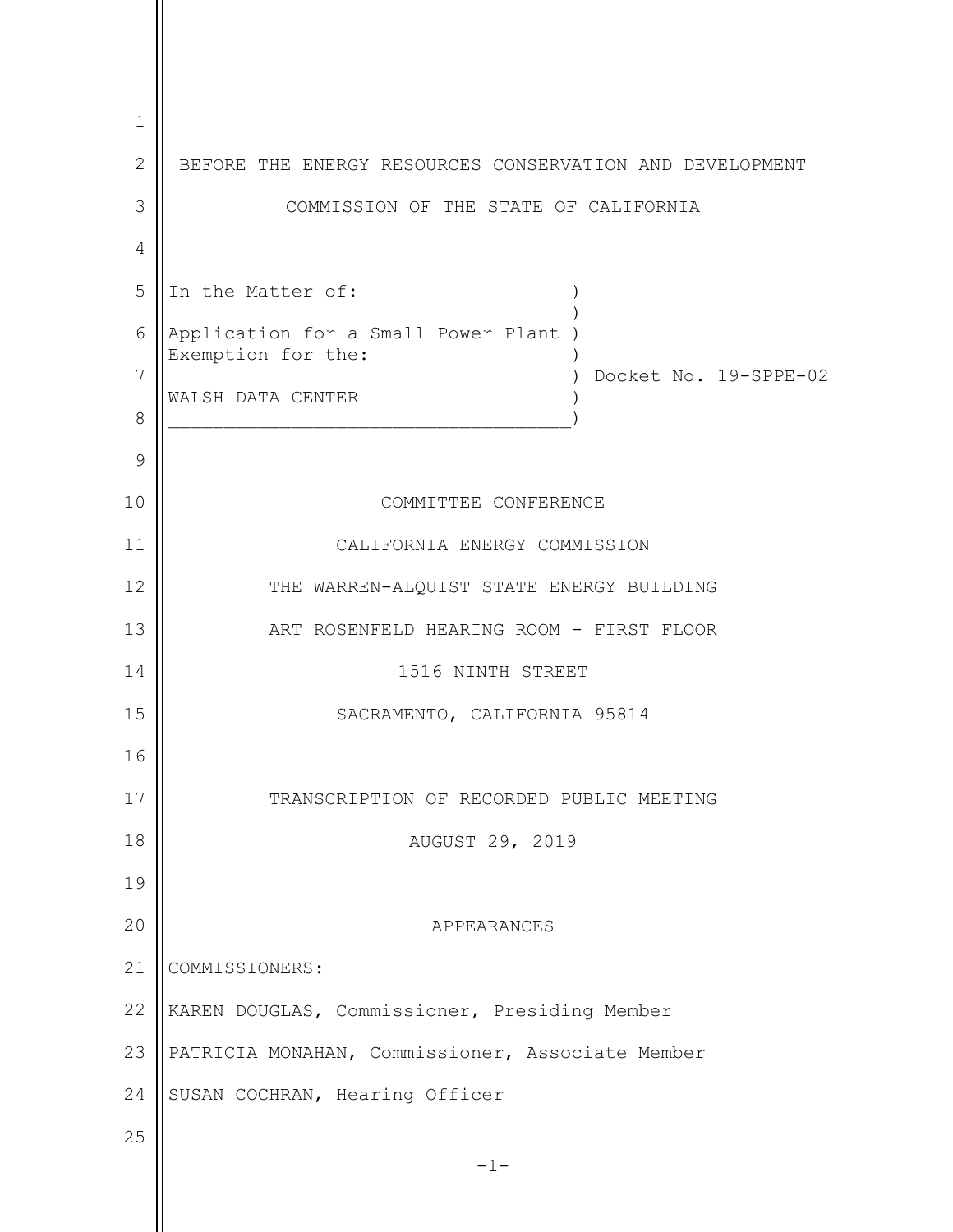| $\mathbf 1$    | ADVISORS:                                         |
|----------------|---------------------------------------------------|
| $\overline{2}$ | KOURTNEY VACCARO, Advisor to Commissioner Douglas |
| 3              | JANA ROMERO, Advisor to Commissioner Monahan      |
| 4              | BEN DE ALBA, Advisor to Commissioner Monahan      |
| 5              | KRISTY CHEW, Technical Advisor                    |
| 6              | SCOTT GALLATI, Applicant                          |
| $\overline{7}$ | ADAM BROWN, Applicant                             |
| $8\,$          | MIKE LISENBEE, Applicant                          |
| $\mathsf 9$    | LON PAYNE, Staff                                  |
| 10             | JARED BABULA, Staff Counsel                       |
| 11             |                                                   |
| 12             |                                                   |
| 13             |                                                   |
| 14             |                                                   |
| 15             |                                                   |
| 16             |                                                   |
| 17             |                                                   |
| 18             |                                                   |
| 19             |                                                   |
| 20             |                                                   |
| 21             |                                                   |
| 22             | Transcribed by:<br>Amanda M. Oliver               |
| 23             | eScribers, LLC                                    |
| 24             | Phoenix, Arizona                                  |
| 25             | $--000--$                                         |
|                | $-2-$                                             |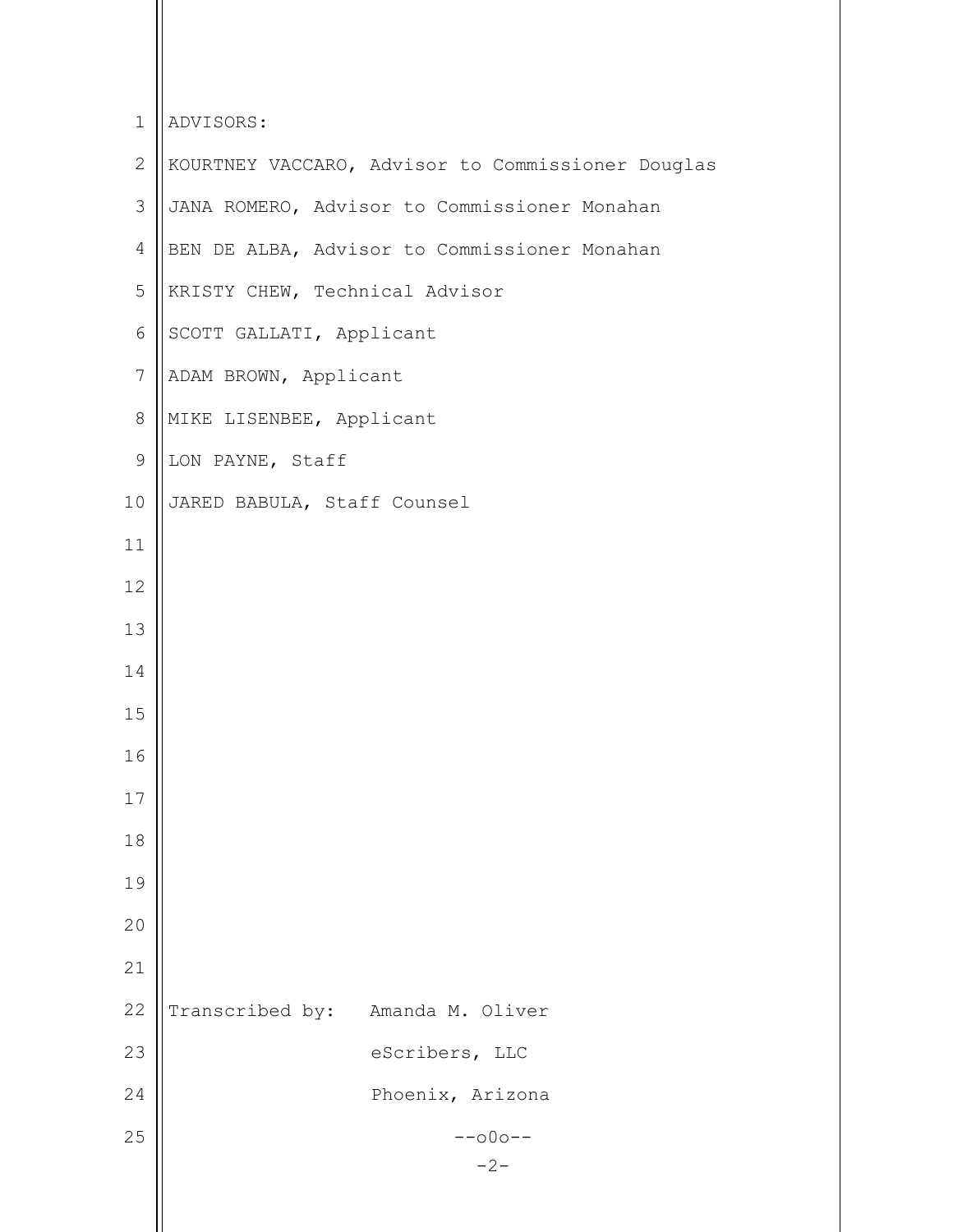| $\mathbf 1$    | TRANSCRIBED RECORDED PUBLIC MEETING                             |
|----------------|-----------------------------------------------------------------|
| 2              | August 29, 2019                                                 |
| 3              | HEARING OFFICER COCHRAN: We're still waiting for                |
| 4              | some of the commissioners to arrive and so we'll be             |
| 5              | starting shortly. Please note that the court reporter           |
| 6              | has called in to this proceeding today, so if you can           |
| $\overline{7}$ | speak slowly and clearly, it'll help the transcript come        |
| 8              | out better.                                                     |
| $\mathsf 9$    | Also, you -- those folks who have called in have                |
| 10             | been muted on our end. So you need to figure out a way          |
| 11             | to let us know if you'd like to speak. When it comes            |
| 12             | time for public comment and things of that nature, we           |
| 13             | will tend to unmute you. But there's a raise your hand          |
| 14             | function and a chat function that will allow you to             |
| 15             | communicate with us so that we can get you in and on the        |
| 16             | record if that's what you need.                                 |
| 17             | So like I said we'll be starting in a few minutes.              |
| 18             | Thank you for your patience.                                    |
| 19             | (Pause)                                                         |
| 20             | <b>COMMISSIONER DOUGLAS:</b> All right. Good afternoon          |
| 21             | everybody. This is the committee conference regarding           |
| 22             | the proposed small power plant exemption for the Walsh          |
| 23             | Backup Generating Facility.                                     |
| 24             | The Energy Commission has assigned a committee of               |
| 25             | two commissioners to conduct these proceedings.<br>I'm<br>$-3-$ |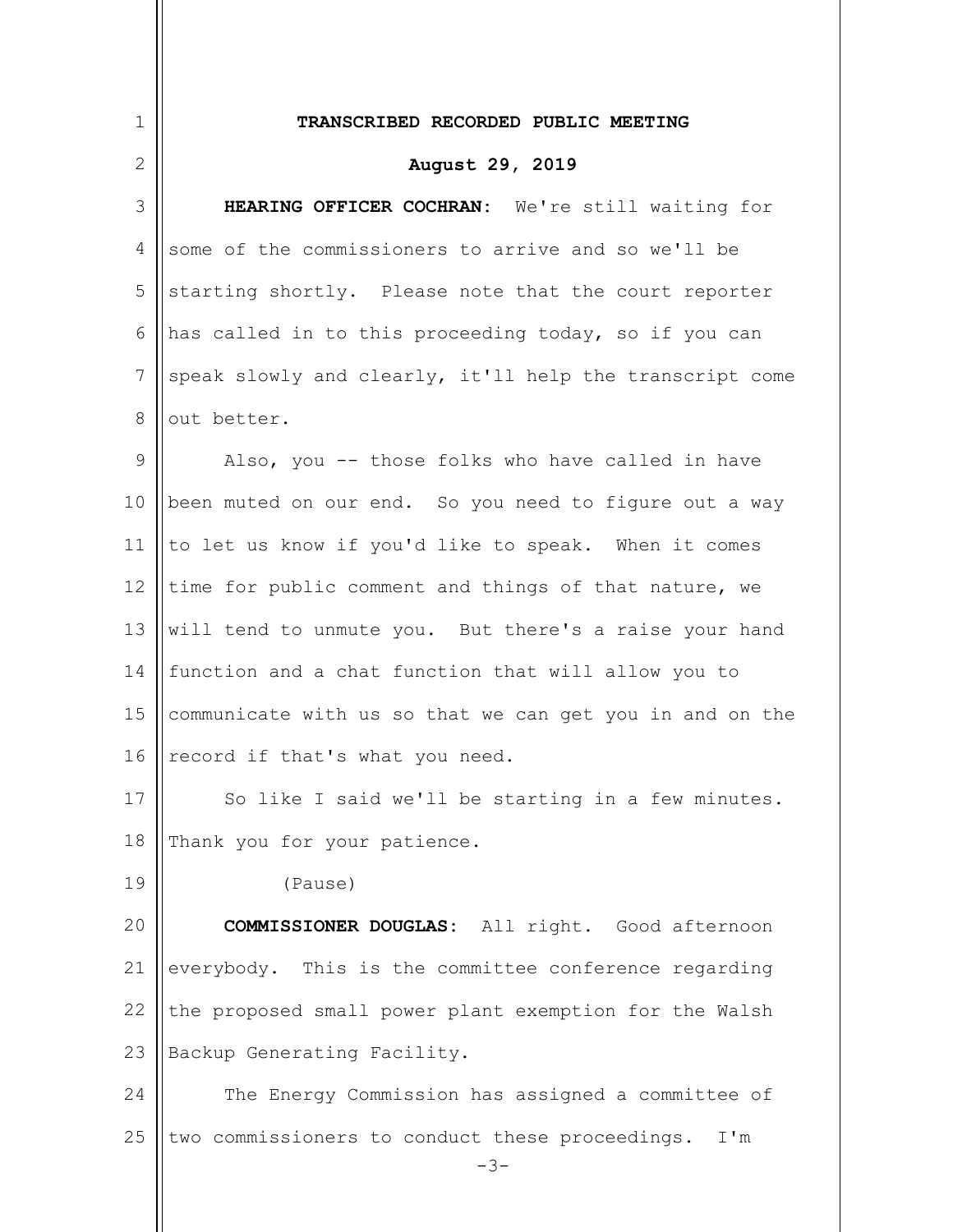| 1               | Karen Douglas, the presiding member. And Patty Monahan, |
|-----------------|---------------------------------------------------------|
| 2               | the associate member, is here to, well, my right as you |
| 3               | look at me, my left as I sit here.                      |
| 4               | I'd like to introduce some of the people here on the    |
| 5               | dais today. So my advisor, Kourtney Vaccaro, is to my   |
| 6               | right. And to my immediate left is our hearing officer, |
| $7\phantom{.0}$ | Susan Cochran. And then Commissioner Monahan. And her   |
| $8\,$           | advisors, so Jana Romero and Ben De Alba. And then to   |
| $\mathcal{G}$   | Ben's left is Kristy Chew. She's the technical advisor  |
| 10              | to the Commission on siting matters.                    |
| 11              | So at this point, I'll ask the parties to please        |
| 12              | introduce themselves and their representatives.         |
| 13              | Starting with the petitioner.                           |
| 14              | MR. GALLATI: Good afternoon, Commissioners. My          |
| 15              | name is Scott Gallati, and I represent WP -- well, 651  |
| 16              | Walsh Partners, LLC. It's a partnership that's owned by |
| 17              | Digital Realty.                                         |
| 18              | MR. BROWN: I'm Adam Brown (ph.) with Digital            |
| 19              | Realty, the design manager for the West Coast here.     |
| 20              | MR. LISENBEE: My name is Mike Lisenbee.<br>I'm with     |
| 21              | David J. Powers & Associates and we're an environmental |
| 22              | consulting firm that assisted with preparation of the   |
| 23              | application.                                            |
| 24              | <b>COMM. DOUGLAS:</b> Okay, thank you. Thank you.       |
| 25              | And staff?                                              |
|                 | $-4-$                                                   |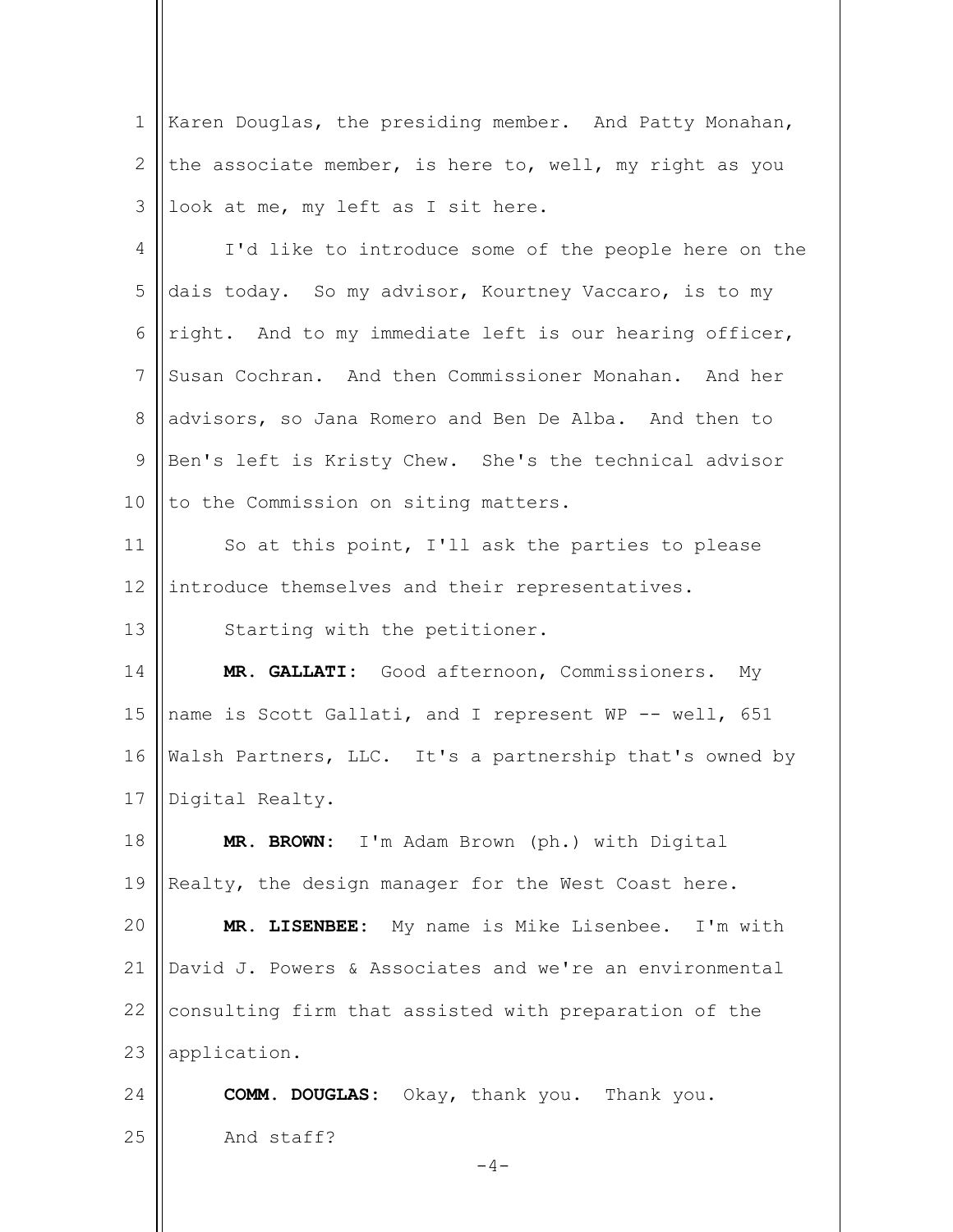| $\mathbf 1$          | MR. PAYNE: Lon Payne, project manager. With me is        |
|----------------------|----------------------------------------------------------|
| 2                    | staff counsel, Jared Babula. And if you'll allow me a    |
| 3                    | personal note, I'd just like to welcome Commissioner     |
| $\overline{4}$       | Monahan to the wonderful world of exemption proceedings. |
| 5                    | MS. MONAHAN: I'm very much looking forward to it.        |
| 6                    | COMM. DOUGLAS: Excellent.                                |
| 7                    | Are there any public agencies represented here in        |
| $\,8\,$              | the room or on the phone today? Federal government       |
| 9                    | agencies, local, elected, appointed officials, Native    |
| 10                   | American tribes?                                         |
| 11                   | Doesn't sound like it, all right.                        |
| 12                   | I'll turn over the conduct of the rest of the            |
| 13                   | hearing to the Hearing Officer Susan Cochran.            |
|                      |                                                          |
| 14                   | HEARING OFFICER COCHRAN: Thank you very much,            |
| 15                   | Commissioner Douglas. Again, as a note, and for those    |
|                      | folks who may have called in late, we have muted you on  |
|                      | our end to cut down on background noise. So if you need  |
| 16<br>17<br>18       | to make a comment or wish to make a comment, please      |
| 19                   | communicate that through the chat feature or -- letting  |
| 20                   | us know.                                                 |
|                      | Also when it comes time for certain events, we will      |
|                      | unmute you, so that you have the opportunity to          |
|                      | participate.                                             |
| 21<br>22<br>23<br>24 | Notice of today's committee conference was provided      |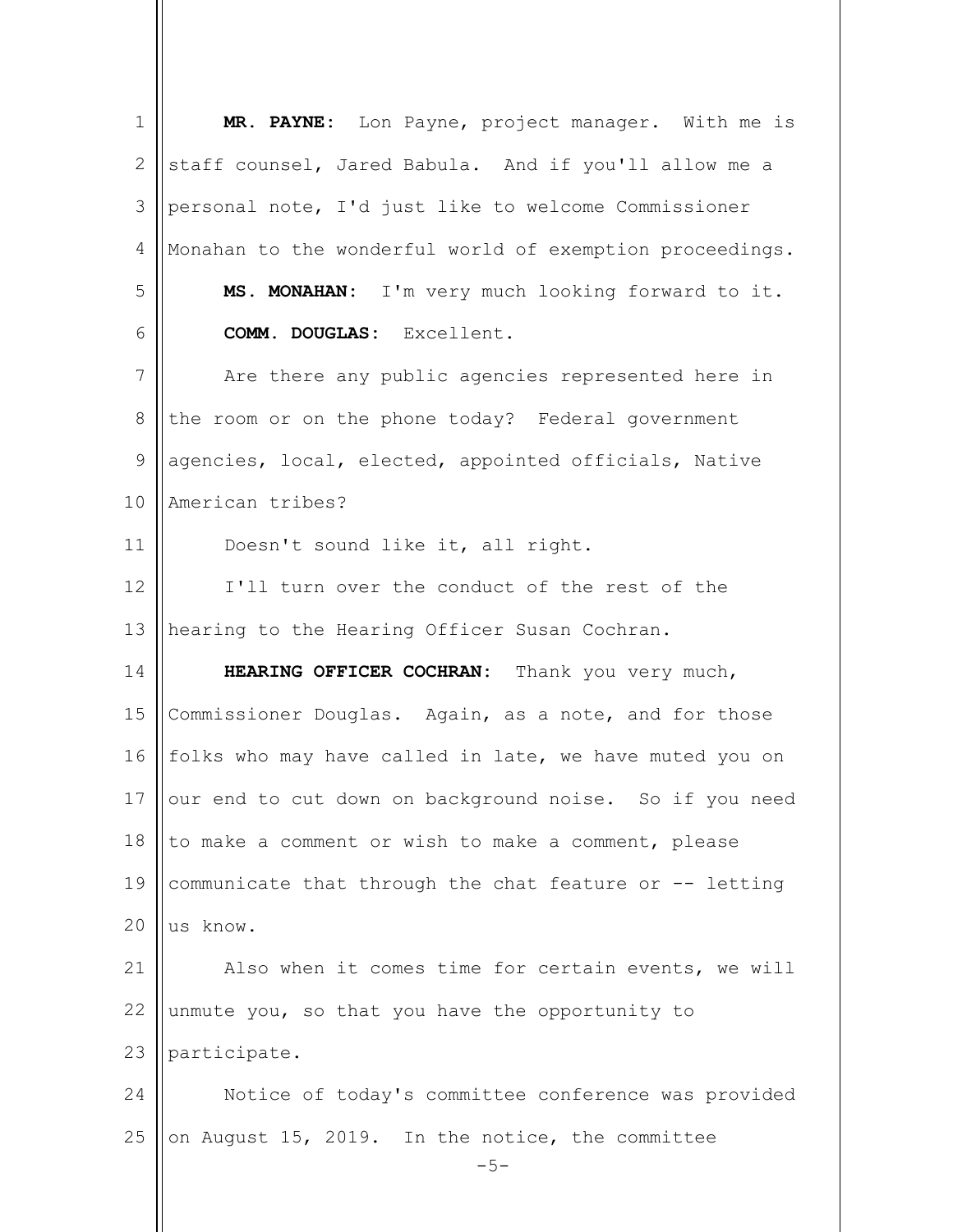$-6-$ 1 2 3 4 5 6 7 8 9 10 11 12 13 14 15 16 17 18 19  $20$ 21 22 23 24 25 directed the staff to file an issues identification report and schedule and invited the applicant to file any responses to the staff's filing. Staff filed its issues identification report on a timely manner on August 22nd. Thank you very much. Applicant filed its reply on August 26th, also on a timely basis. Thank you very much. All of these documents are available electronically on the proceedings webpage and in the Energy Commission's electronic docket, also available online. At today's conference, I will review what a small power plant exemption, that I'm now going to say SPPE from now on, is and outline some of the rules applicable to Energy Commission proceedings like this SPPE. The applicant will describe the project. Staff will outline the issues they have identified and its process. And a representative from the public advisor's office will discuss opportunities for public participation. The committee and the parties will then discuss a schedule and any other topics regarding the SPPE. So a small power plant exemption, the Energy Commission has the exclusive authority to consider and ultimately approve or deny applications for the construction and operation of thermal power plants that will generate 50 megawatts or more of electricity. The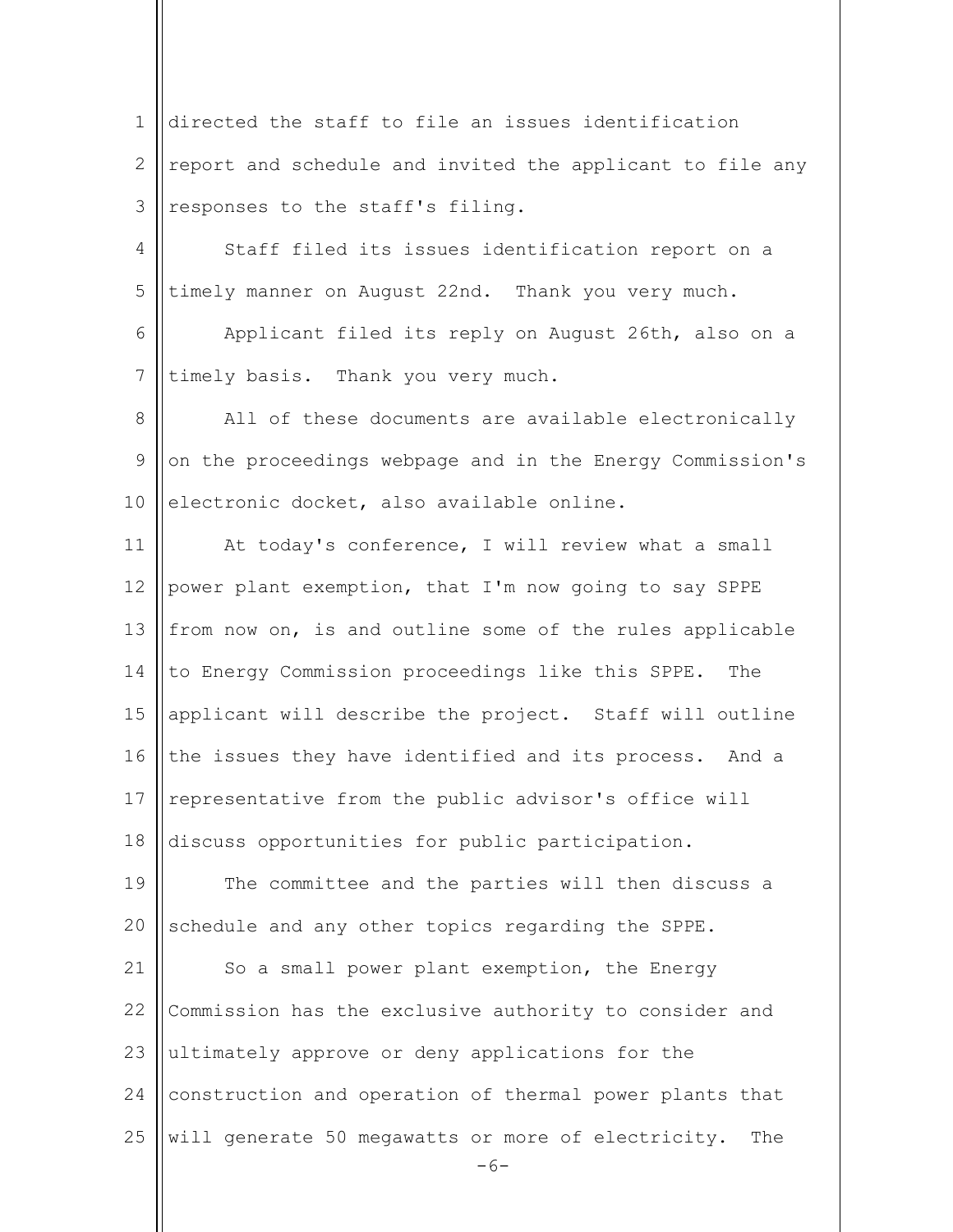1 2 3 law allows the Energy Commission to grant an exemption to this authority if a project will generate between 50 and 100 megawatts.

4 5 6 7 8 9 10 11 Known as the small power plant exemption, it is an expedited process. As required by the California Environmental Quality Act, hereinafter CEQA, the Energy Commission evaluates the whole of the proposed project to determine generating capacity and to analyze whether the construction or operation of the project would result in substantial adverse impacts to either the environment or to energy resources.

12 13 14 15 16 17 18 19 In considering an SPPE, the Energy Commission acts as the lead agency under CEQA. Importantly, the Energy Commission grants -- if the Energy Commission grants an SPPE, the responsible local land use authorities and other agencies, such as the local air management district, will assume jurisdiction over the project under their respective permitting processes and conduct any necessary environmental review.

20 Pardon me for just a minute.

21 22 23 24 25 As I was saying, to grant a request for an SPPE, the Energy Commission must determine the proposed projects generating capacity. If the Energy Commission determines that the project's generating capacity is less than 100 megawatts, the Energy Commission must then determine

 $-7-$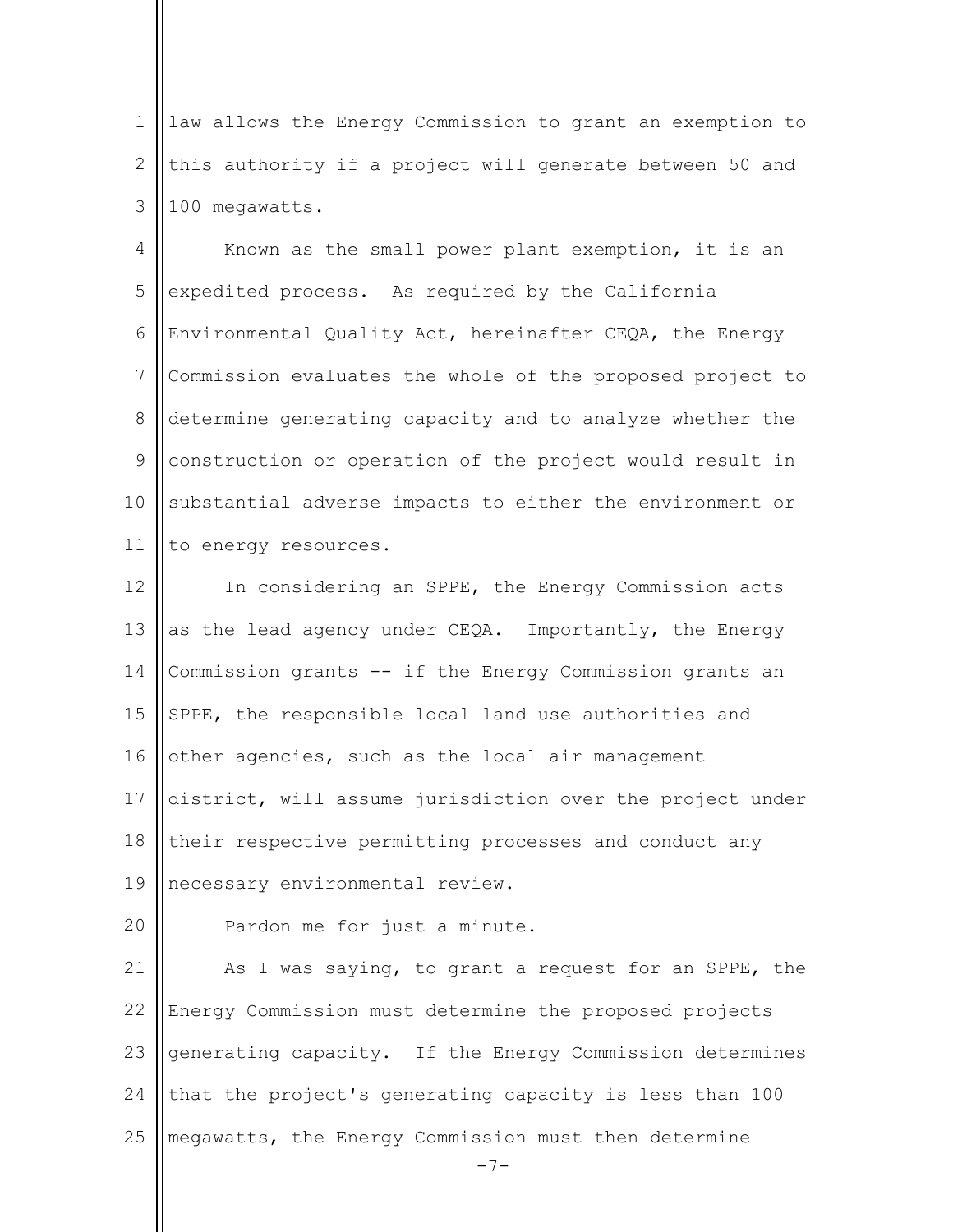| $\mathbf 1$    | whether the construction or operation of the proposed     |
|----------------|-----------------------------------------------------------|
| 2              | project would result in substantial adverse impacts on    |
| 3              | the environment or energy resources.                      |
| $\overline{4}$ | Oh, that's a repeat. Sorry about that.                    |
| 5              | Today's hearing is the first in a series of formal        |
| 6              | committee events that will extend over the next several   |
| 7              | months. This committee will eventually hold evidentiary   |
| $8\,$          | hearings and issue a committee proposed decision          |
| 9              | containing recommendations for the full Energy Commission |
| 10             | to approve or deny the requested exemption.               |
| 11             | The Energy Commission's regulations and state law         |
| 12             | require that we ensure a fair process for everyone who    |
| 13             | wishes to participate in this proceeding. One of the      |
| 14             | ways we do that is through the ex parte rule. What this   |
| 15             | means is that parties in a proceeding and interested      |
| 16             | persons, either inside or outside of the Commission,      |
| 17             | including the general public, are prohibited -- are       |
| 18             | prohibited from communicating with presiding officers     |
| 19             | outside of the noticed proceeding about anything that may |
| 20             | be in controversy or in dispute.                          |
| 21             | Communications include voicemail messages, text           |
| 22             | messages, emails, letters, telephone calls, and in-person |
| 23             | discussions. Essentially, any form of communication,      |
| 24             | unless all parties have notice and opportunity to         |
| 25             | participate in the communication.                         |
|                | $-8-$                                                     |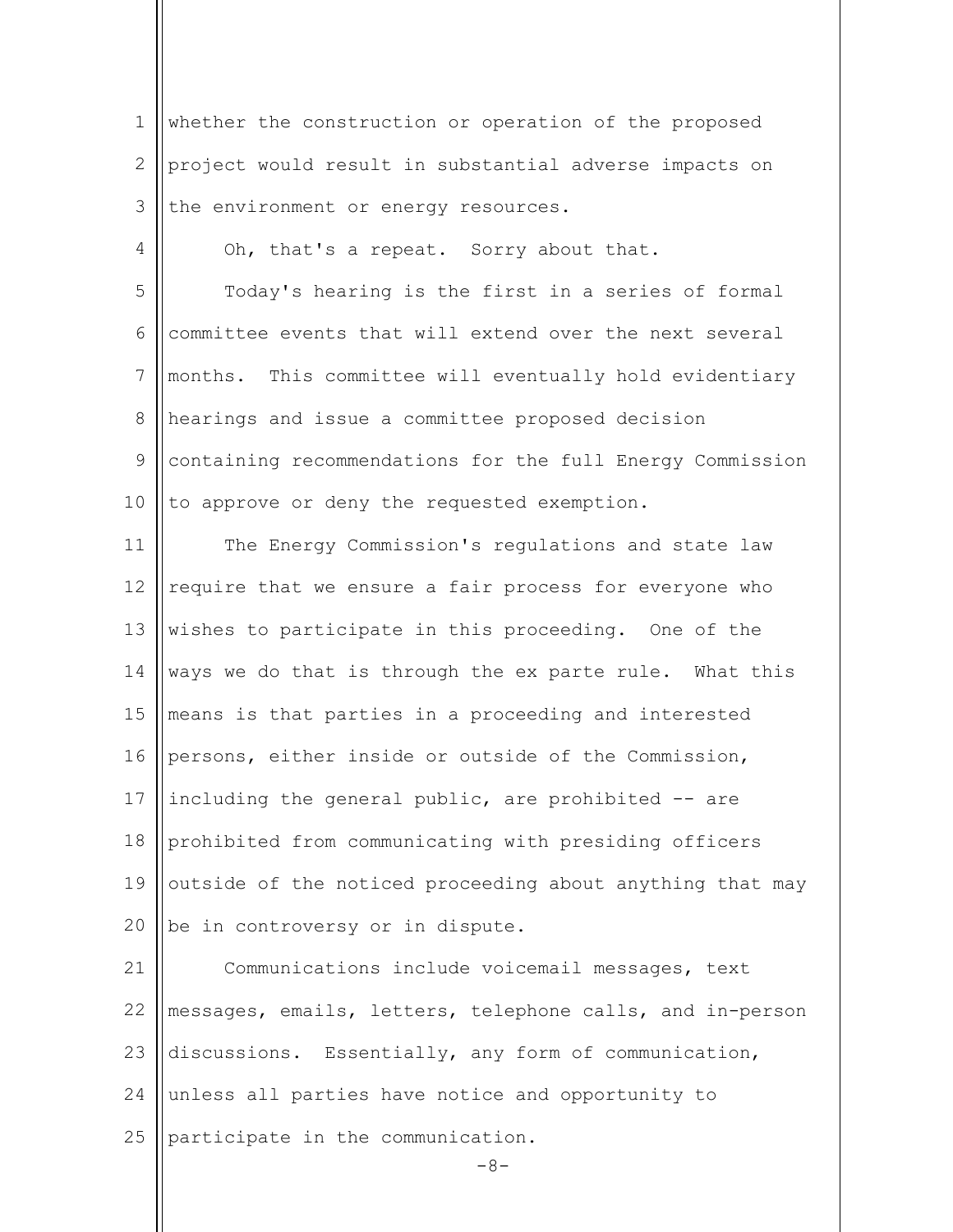| $\mathbf 1$                | In Walsh, the presiding officers are the                  |
|----------------------------|-----------------------------------------------------------|
| 2                          | commissioners, both Commissioner Douglas and Monahan, as  |
| 3                          | well as the other commissioners who will ultimately hear  |
| 4                          | the committee proposed decision, their advisors, the      |
| 5                          | hearing officer, me, and any attorney assisting me or the |
| 6                          | committee. Here, the attorneys that we would say are      |
| $7\phantom{.0}$            | most like to -- likely to be included in that are Ralph   |
| 8                          | Lee, Galen Lemei, and Caryn Holmes. The public advisor    |
| 9                          | will discuss ways you may communicate with the presiding  |
| 10                         | officers that do not violate the ex parte rule.           |
| 11                         | At this point, we will now allow the applicant to         |
| 12                         | present an overview of the proposed project.              |
| 13                         | Mr. Hong, if you could bring up that drawing. Thank       |
|                            |                                                           |
| 14                         | you.                                                      |
| 15                         | Applicant?                                                |
|                            | MR. BROWN: All right. Thank you. So I'll do a             |
|                            | quick discussion of the company and what we do and where  |
|                            | we're at, and then hop on the project.                    |
|                            | So we're -- we're Digital Realty. We're a publicly        |
| 16<br>17<br>18<br>19<br>20 | traded REIT. We've got over 210 data centers in thirty-   |
| 21                         | five global metros in fourteen countries across five      |
| 22                         | continents.                                               |
| 23                         | We're a thirty-five billion dollar enterprise value.      |
| 24                         | And some of our customers from our last 10K, we support   |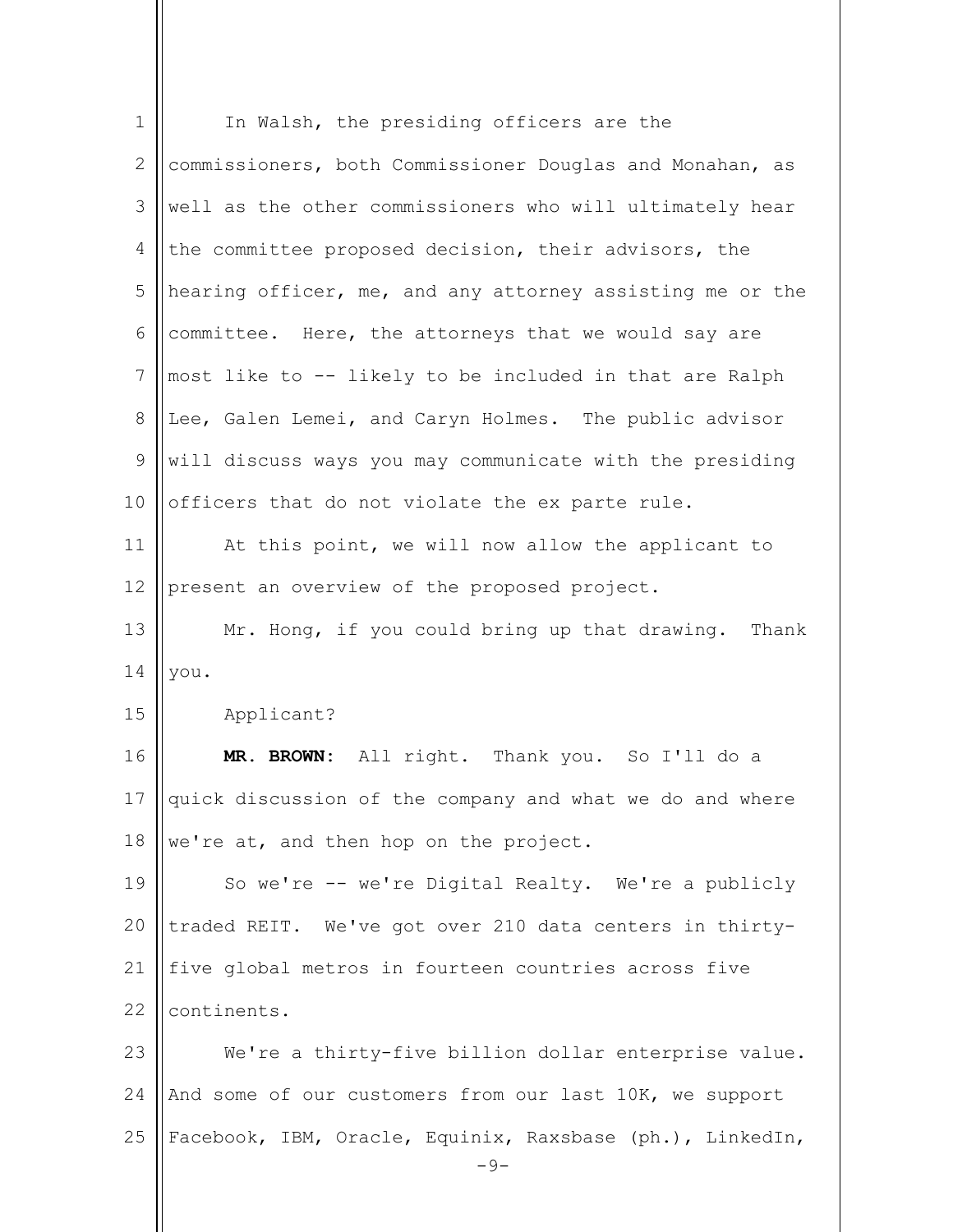| $\mathbf 1$  | Verizon, JP Morgan Chase, Uber, and many, many more.              |
|--------------|-------------------------------------------------------------------|
| $\mathbf{2}$ | So for this project $--$ all right, if I can just                 |
| 3            | skip -- can we go to the next page?                               |
| 4            | So this is the -- the building we're proposing. A                 |
| 5            | four-story data center in the back. And the front part            |
| 6            | there is a three-story office and storage space.                  |
| 7            | Totaling 435,050 square feet.                                     |
| 8            | If we can go to the next slide. So that's the --                  |
| 9            | the floorplan area. So the front on the bottom part of            |
| 10           | the plan there is the office space and operations. And            |
| 11           | the back, we have two rooms in the middle there, two data         |
| 12           | center rooms. The little hallways in the middle are the           |
| 13           | cooling units. And in the back of the inside of the               |
| 14           | building are the electrical rooms that serve all that to          |
| 15           | make sure it's always on and running. And in the very             |
| 16           | back, outside, that's our generators line-up out there.           |
| 17           | To the right, outside the building, is the $-$ - the              |
| 18           | substation that we've got going there.                            |
| 19           | MR. GALLATI: A couple of key facts that I think are               |
| 20           | important for the commission, as well. This particular            |
| 21           | project has been designed so that the total consumption           |
| 22           | of the building would not exceed 80 megawatts.                    |
| 23           | The project has been working with Silicon Valley                  |
| 24           | Power about that substation. I'd like to clear something          |
| 25           | up that was extremely confusing to me this week.<br>The<br>$-10-$ |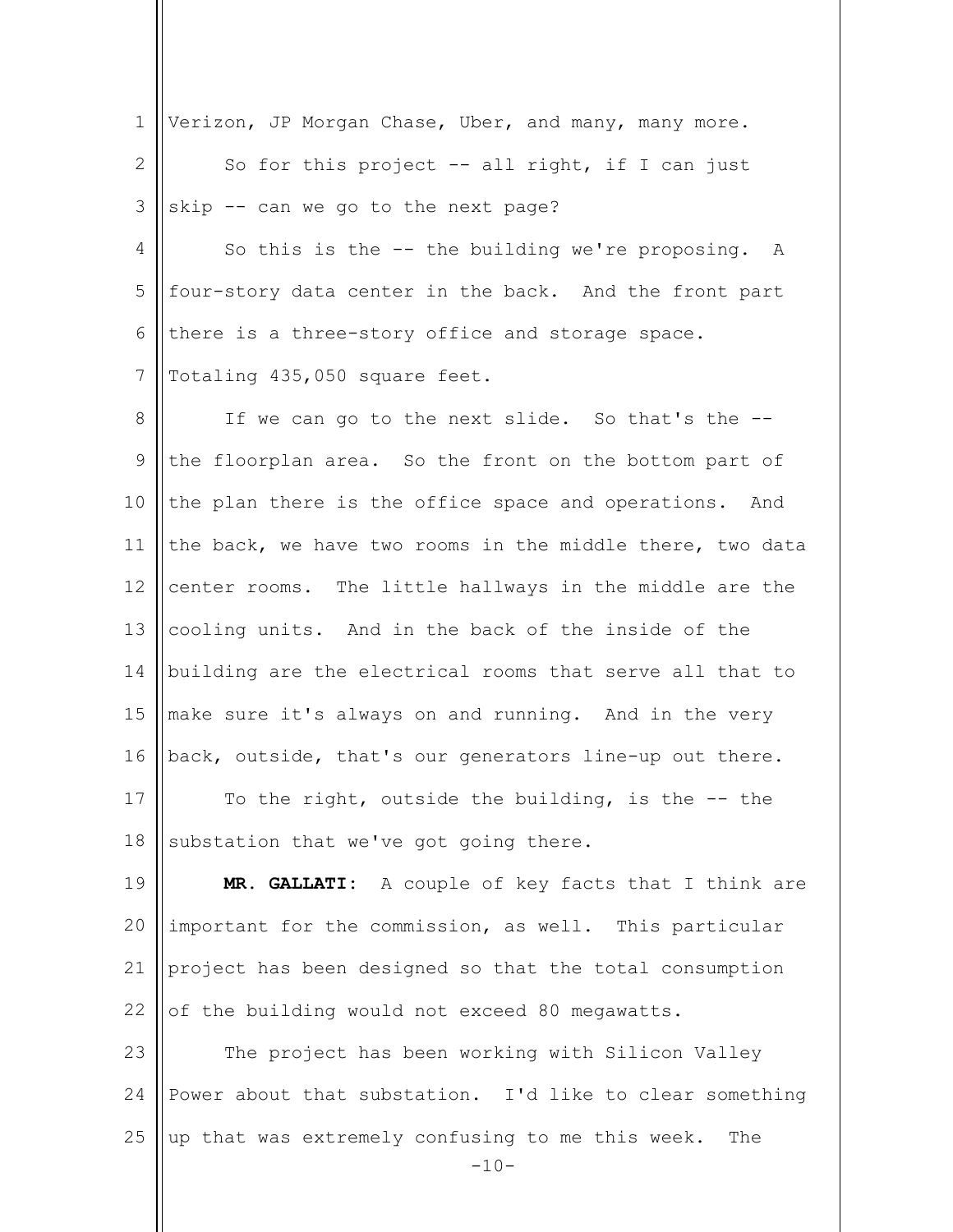1 2 3 4 5 6 7 8 distribution substation that you see there is called the Laurelwood Substation. It -- Silicon Valley Power develops distribution substations not necessarily associated with a particular project. So we had difficulty understanding information that we were getting, whether it went to the Laurelwood project or went to our project. And I think staff had that trouble, as well. We -- we figured that out.

9 10 11 12 13 So if you hear that it's the Laurelwood Distribution Substation, it is serving Walsh. And for whatever it's worth, Walsh is serving the Vantage project, and Matthews is serving McLaren. And there's a bunch of other names and none of them match.

14 15 16 17 18 19 20 So think -- I think one of the reasons that is, and it's probably important to note, is normally when a project builds a -- a traditional thermal power plant that the Commission is used to, there is a switchyard which basically is a substation. But that switchyard only does one thing and that is to take electricity from the generating units and transfer them to the grid.

21 22 23 24 25 So those unit -- those types of substations are generally proposed and designed by the -- by the power plant applicant. These are distribution substations; the full purpose is to take electricity off the grid, bring it into the site, and then deliver it to the -- the --

-11-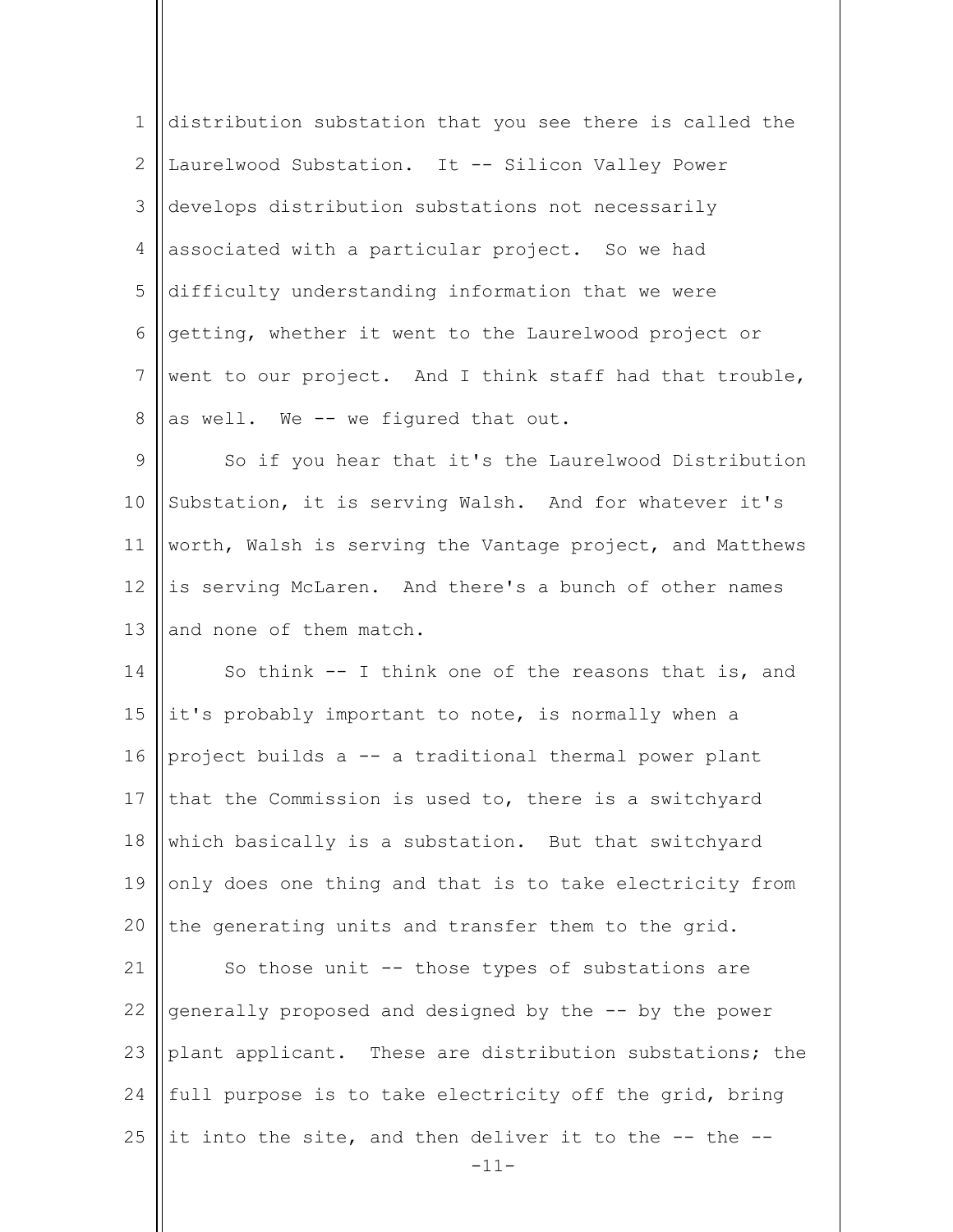$1$  | the data center.

| $\mathbf{2}$   | So those are always designed and operated by the          |
|----------------|-----------------------------------------------------------|
| 3              | utility. So the utility has a different plan for          |
| 4              | substations and -- and that's how that works. So I        |
| 5              | wanted to -- I wanted to talk closely about that.         |
| 6              | UNIDENTIFIED COMMISSIONER: Mr. Gallati, could I           |
| $\overline{7}$ | just interrupt you for just one minute. So when you were  |
| 8              | speaking of the Laurelwood Distribution Substation, is it |
| $\mathsf 9$    | marked as the utility yard on this picture?               |
| 10             | MR. GALLATI: Yes, it is.                                  |
| 11             | UNIDENTIFIED COMMISSIONER: Thank you.                     |
| 12             | MR. GALLATI: I think that's the only thing I wanted       |
| 13             | to address, was let the Commission know that from a -- a  |
| 14             | capacity perspective, the total building demand will be   |
| 15             | 80 megawatts.                                             |
| 16             | As you've -- are -- are aware -- I know at least          |
| 17             | some of you are aware, the Commission -- the generating   |
| 18             | capacity, the way that these generators work is they are  |
| 19             | generally put in a grouping. So for the Walsh project,    |
| 20             | there are two groups of six generators. They operate as   |
| 21             | if they are five. And what we mean by that is all six     |
| 22             | will come on at a reduced load, so that if something      |
| 23             | happens to one of the generators, you could turn it off   |
| 24             | and the other five could carry the load. That -- that     |
| 25             | load supports one of the rooms that you see for a server. |
|                | $-12-$                                                    |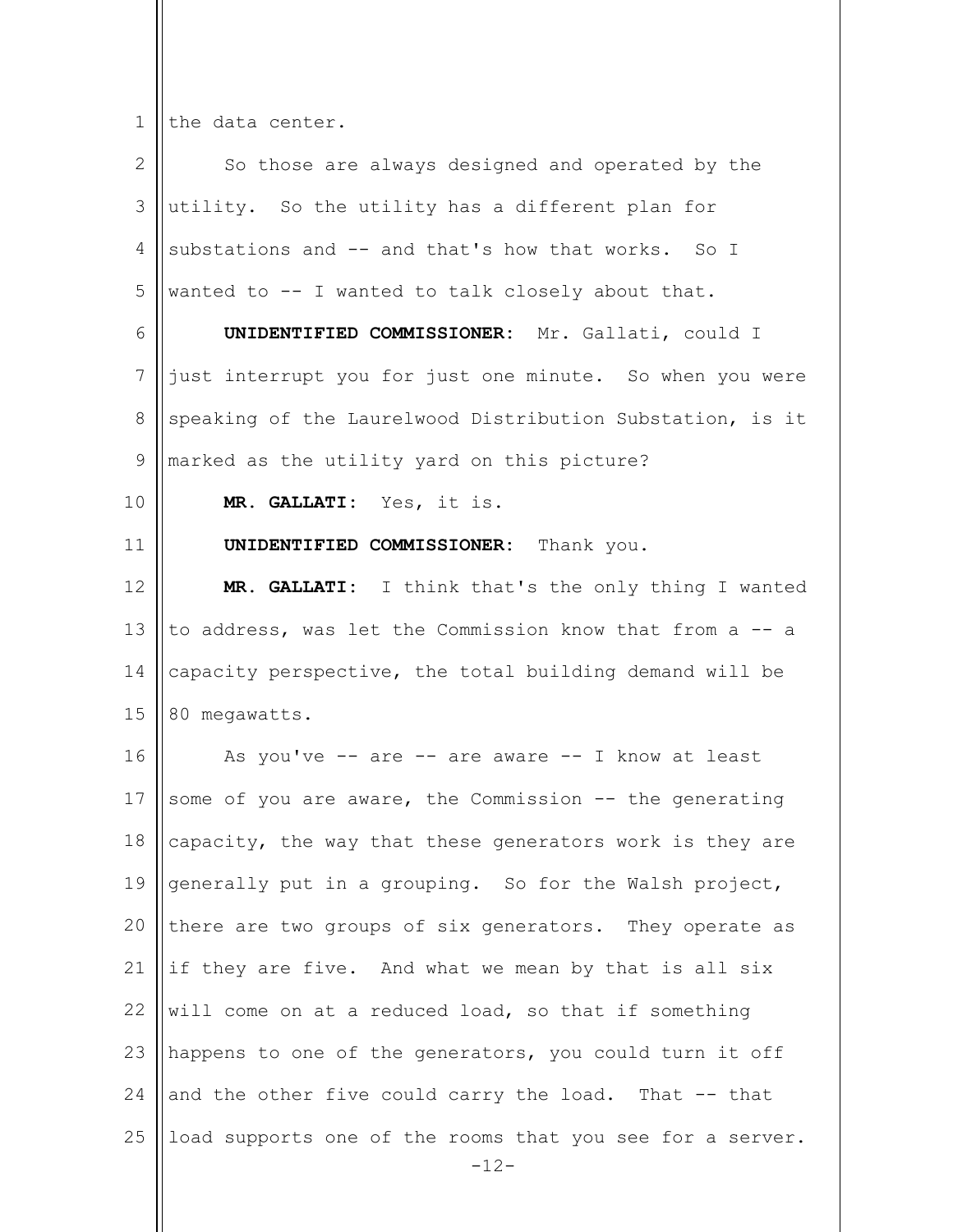| $\mathbf 1$     | So if there's a loss of utility power, the                     |
|-----------------|----------------------------------------------------------------|
| 2               | generators will come on at reduced load and that is a          |
| 3               | redundant factor that's built -- built in so that if a         |
| 4               | generator fails, the -- the room can still have the            |
| 5               | maximum amount of power.                                       |
| 6               | In addition, when we tell you that it's a 80                   |
| $7\phantom{.0}$ | megawatt building, there's a certain amount of it that's       |
| 8               | critical IT that serves the servers. And then there's a        |
| 9               | certain amount of it that is to cool the building, or to       |
| 10              | provide lights, elevator access, things like that.             |
| 11              | Sometimes we call that the house load.                         |
| 12              | So sometimes when you see on websites and other --             |
| 13              | when people describe their buildings, they describe it as      |
| 14              | the megawatts associated with critical IT because that's       |
| 15              | what they're selling. So if you hear a data center             |
| 16              | company, or you're at a -- a conference, they'll talk          |
| 17              | about a 54 megawatt critical IT building. That's just          |
| 18              | the critical IT part. What we've told you is what the          |
| 19              | total consumption would be.                                    |
| 20              | We have -- we believe that -- as was done in                   |
| 21              | McLaren, we believe that the generating capacity of the        |
| 22              | power plant that you're considering is equal to the total      |
| 23              | demand of that building on the worse case day, and that's      |
| 24              | 80 megawatts.                                                  |
| 25              | We can answer any questions you might have about the<br>$-13-$ |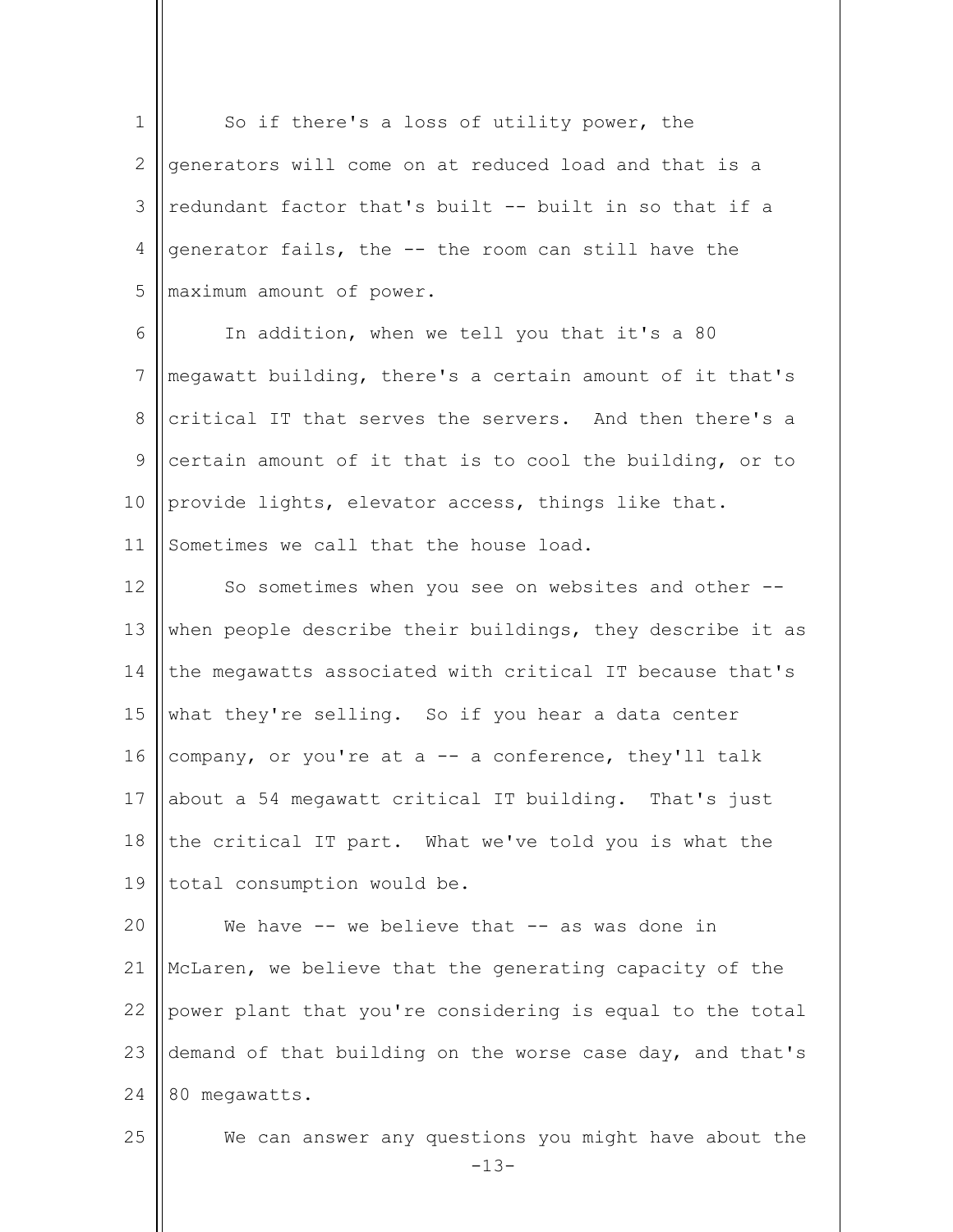1 project.

| $\mathbf{2}$   | HEARING OFFICER COCHRAN: I just had one other                    |
|----------------|------------------------------------------------------------------|
| 3              | question. In looking at this diagram, so you had                 |
| 4              | described that there's a three-story office/admin part           |
| 5              | and a four-story data center. Are those totally separate         |
| 6              | buildings or are they integrated, do they share a common         |
| $7\phantom{.}$ | hallway or -- because I can't tell from looking at               |
| 8              | this $-$                                                         |
| $\mathcal{G}$  | MR. BROWN: Yeah, they -- they share --                           |
| 10             | HEARING OFFICER COCHRAN: -- where the walls are.                 |
| 11             | MR. BROWN: They share a common hallway there. The                |
| 12             | lighter building area in the front is the office                 |
| 13             | building. And the shaded in the -- right after that is           |
| 14             | the $-$ is the data center. So the building around $-$ the       |
| 15             | hallway around -- it goes all the way around the data            |
| 16             | center there, and the -- the office space goes into that.        |
| 17             | Thanks.                                                          |
| 18             | HEARING OFFICER COCHRAN: So now I will look to                   |
| 19             | staff to discuss the issues that you have identified thus        |
| 20             | far, and your process for considering this SPPE.                 |
| 21             | MR. PAYNE: So as you noted, we did get partial                   |
| 22             | responses to data requests. However, the memo that we            |
| 23             | submitted still stands. We have no known issues at this          |
| 24             | time because we're still working through getting answers         |
| 25             | to some of the questions which didn't come in with the<br>$-14-$ |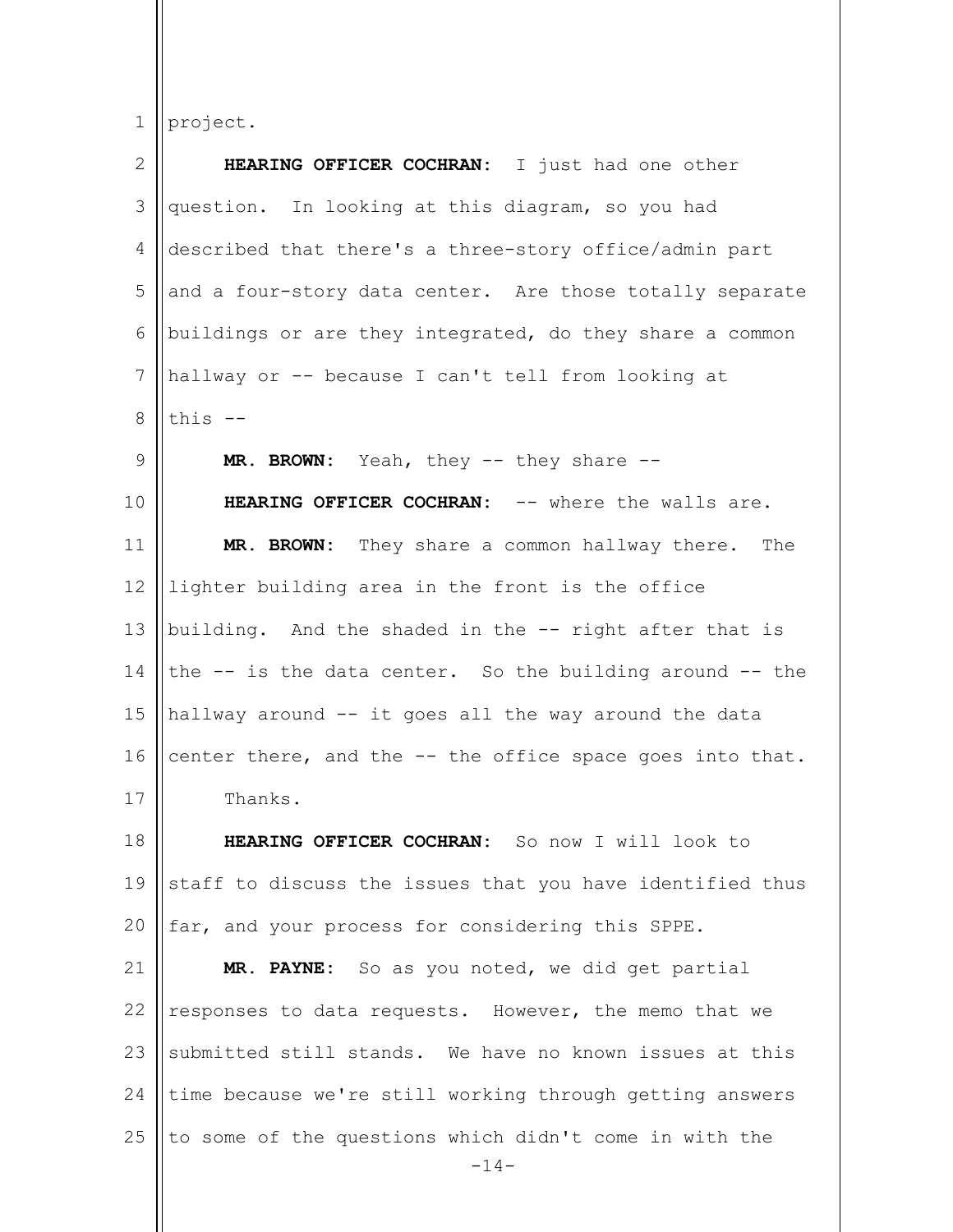| $\mathbf 1$ | first round, but we do expect them. And -- and I know            |
|-------------|------------------------------------------------------------------|
| 2           | the applicant's working diligently to produce them.              |
| 3           | So we do potentially have -- or expect to have some              |
| 4           | amount of back and forth regarding mitigation language.          |
| 5           | But we are still confident we're going to be able to work        |
| 6           | that out. In the context of going back and forth, we may         |
| 7           | need to do a workshop to finalize it as we recently did          |
| $8\,$       | on another proceeding. But we don't know that yet. But           |
| 9           | we can discuss that more in the context of project               |
| 10          | schedule if you'd like, which is essentially where it --         |
| 11          | kind of at this same point we were.                              |
| 12          | We need to figure out what the response will say,                |
| 13          | whether we need to do follow up, whether we need to do a         |
| 14          | mitigation workshop, before we can really plan for a             |
| 15          | specific date for initial study publication. And I would         |
| 16          | just say that we like Mr. Gallati's idea that we produce         |
| 17          | a joint stipulated schedule. Scott had mentioned                 |
| $18\,$      | possibly the 20th of September as a date that would be a         |
| 19          | good time to try to put something like that together.<br>$\perp$ |
| 20          | would say in general we would support that. It -- we             |
| 21          | might be even able to do it earlier if responses came in         |
| 22          | earlier. So I think maybe a better way of thinking about         |
| 23          | it is produce a schedule as soon as practical after we've        |
| 24          | had a chance to evaluate the -- the remaining data               |
| 25          | responses that would come in. That would give us some<br>$-15-$  |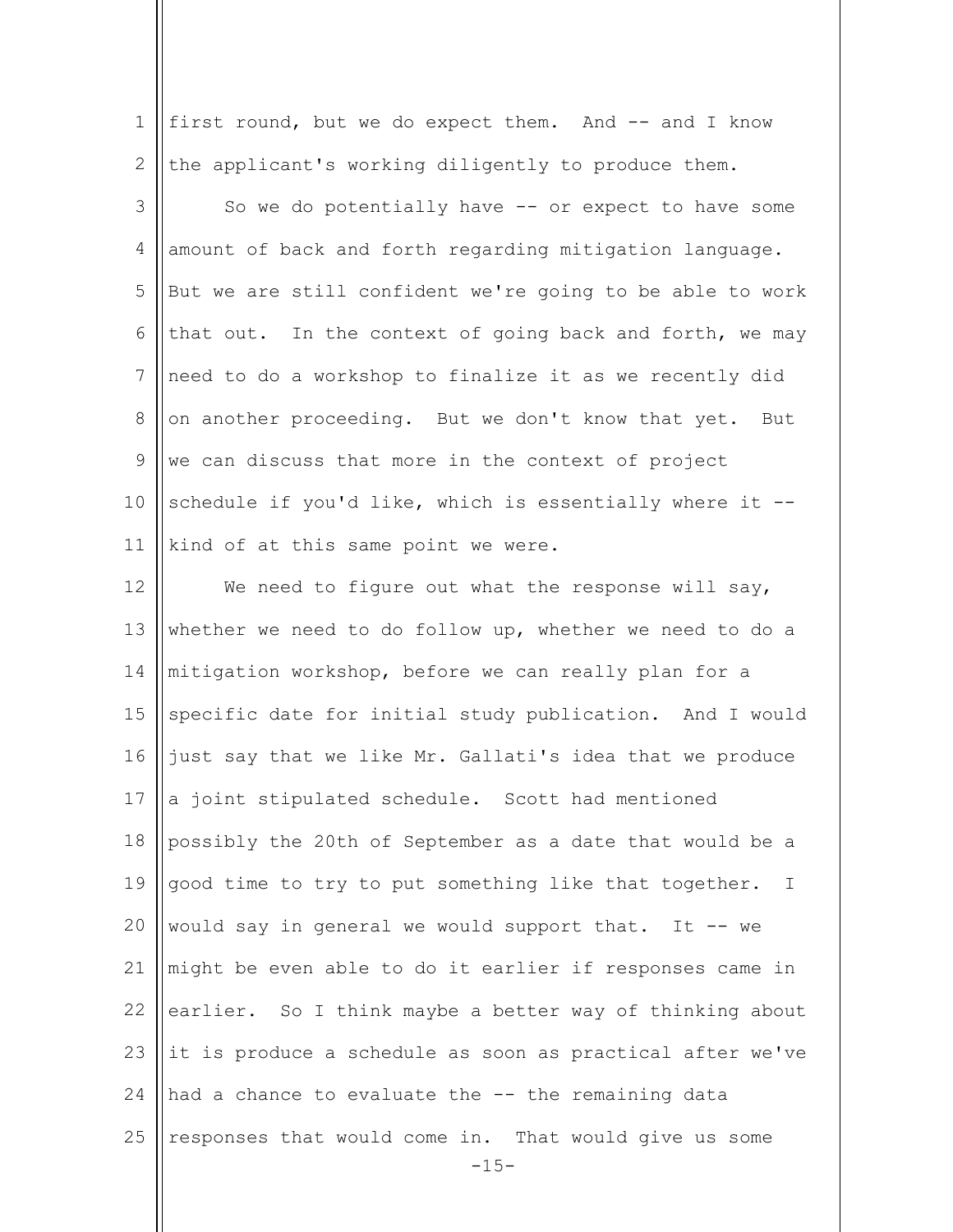| $\mathbf 1$  | flexibility to produce it even quicker if -- if we                 |
|--------------|--------------------------------------------------------------------|
| $\mathbf{2}$ | thought we could.                                                  |
| 3            | Is there anything else that you need on schedule?                  |
| 4            | HEARING OFFICER COCHRAN: No, thank you.                            |
| 5            | So now I will invite Rosemary Avalos of the Public                 |
| 6            | Advisor's Office to outline how that office can help               |
| 7            | members of the public participate in this proceeding.              |
| 8            | Rosemary?                                                          |
| $\mathsf 9$  | MS. AVALOS: I'm Rosemary Avalos from the Public                    |
| 10           | Advisor's Office. And I'm here on behalf of the acting             |
| 11           | public advisor, Jennifer Martin-Gallardo. And I'll be              |
| 12           | presenting a brief public PowerPoint about public                  |
| 13           | participation.                                                     |
| 14           | The public advisor is an independently appointed                   |
| 15           | attorney who helps the public understand the process,              |
| 16           | recommends the best way to be involved, and assist in              |
| 17           | successful participation in proceedings.                           |
| 18           | If you would like to be involved in the -- in                      |
| 19           | participating in the Walsh Data Center public proceeding,          |
| 20           | you can submit public comment. You can also submit                 |
| 21           | documents with public comment. And you can find that               |
| 22           | information on our public website under the Walsh Data             |
| 23           | Center proceedings page.                                           |
| 24           | In addition to that, you can subscribe to the Walsh                |
| 25           | Data Center listserv which will then give you electronic<br>$-16-$ |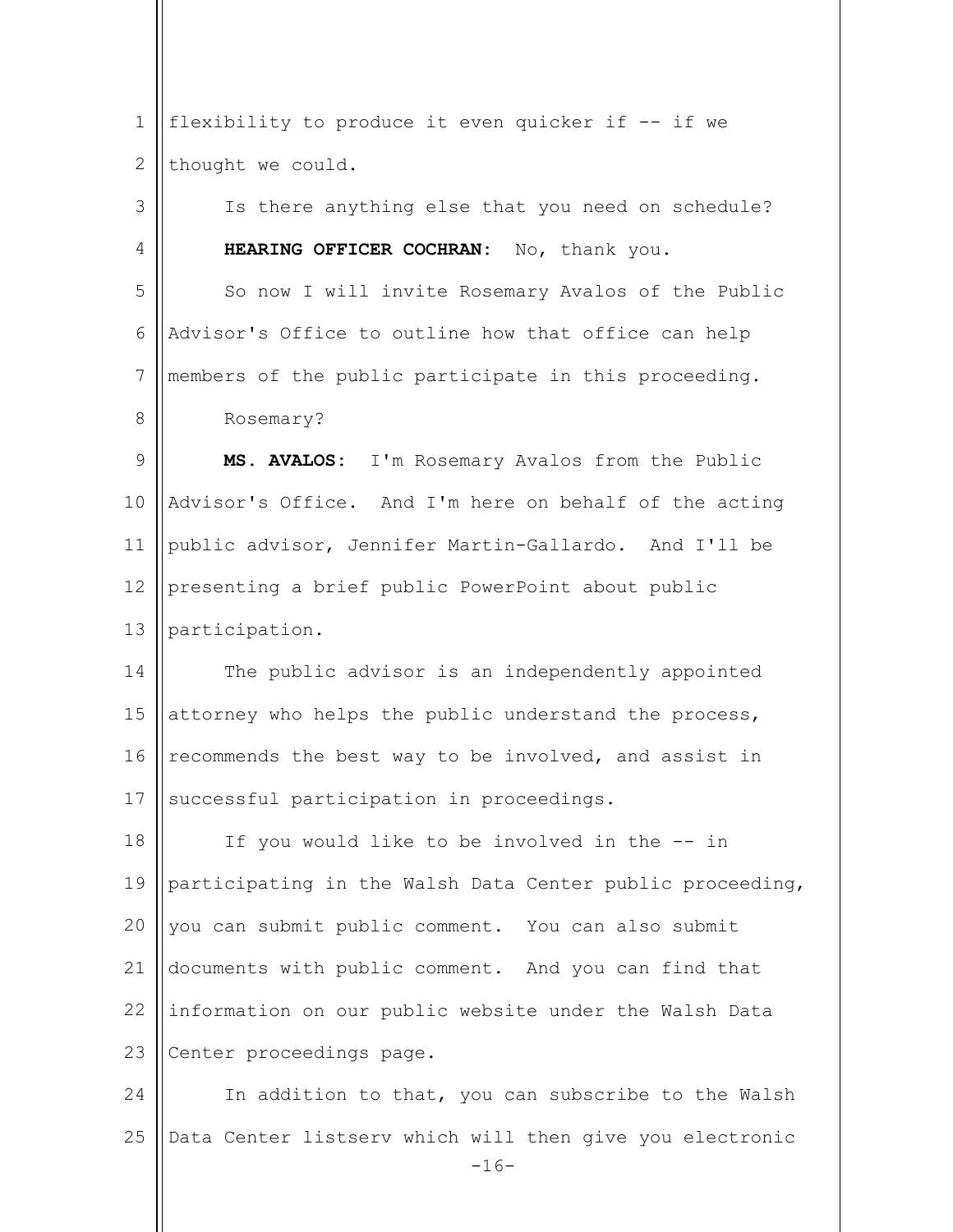| 1             | notifications about all materials and documentations that      |
|---------------|----------------------------------------------------------------|
| $\mathbf{2}$  | come through the $-$ - for the public $-$ - I'm sorry, for the |
| 3             | Walsh Data Center.                                             |
| 4             | And here is a page that provides information, phone            |
| 5             | number for our public advisor's office, as well as our         |
| 6             | address and email. And we're available to assist the           |
| 7             | public in any questions they may have with regard to the       |
| 8             | Walsh Data Center.                                             |
| $\mathcal{G}$ | Thank you.                                                     |
| 10            | HEARING OFFICER COCHRAN: Thank you very much. And              |
| 11            | this information will be placed in the docket so that          |
| 12            | that way members of the public will have it to review too      |
| 13            | in the event that they were unable to attend today but         |
| 14            | hear this later or read the transcript. So that way,           |
| 15            | they'll $--$                                                   |
| 16            | MS. AVALOS: Correct.                                           |
| 17            | HEARING OFFICER COCHRAN: -- be able to let you                 |
| 18            | know.                                                          |
| 19            | MS. AVALOS: We will be docketing.                              |
| 20            | HEARING OFFICER COCHRAN: Thank you so much.                    |
| 21            | MS. AVALOS: You're welcome.                                    |
| 22            | HEARING OFFICER COCHRAN: So on the agenda, we're               |
| 23            | now to the part where we had identified it as discussion       |
| 24            | of issues identified by staff, applicant, or the               |
| 25            | committee.                                                     |
|               | $-17-$                                                         |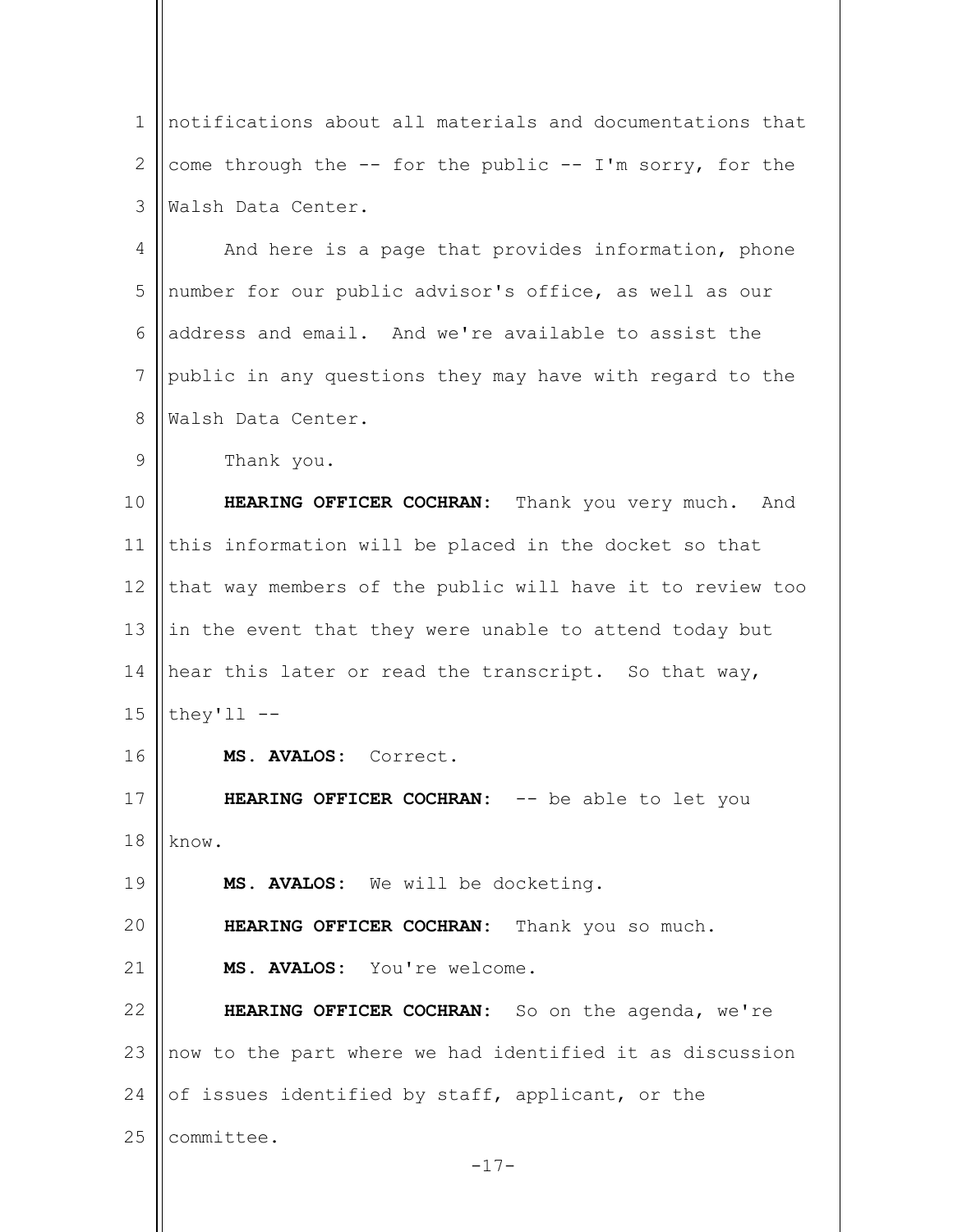| $\mathbf 1$    | And as I stated before, staff filed an issues                |
|----------------|--------------------------------------------------------------|
| 2              | identification report. And Mr. Payne described it as         |
| $\mathfrak{Z}$ | well. In addition, the committee has had a chance to         |
| $\overline{4}$ | review the application, as well as applicant's response      |
| 5              | to that. I've also had a chance to review the -- the         |
| 6              | data request responses that were filed on Monday at the      |
| 7              | same time.                                                   |
| 8              | And it seemed to me that there were a large number           |
| 9              | of issues there. So there were twenty-two pages of data      |
| 10             | request that were filed, but staff didn't highlight which    |
| 11             | of those issues, if any, might be important to the           |
| 12             | committee.                                                   |
| 13             | And now that you've received the responses, staff,           |
| 14             | do the responses highlight issues that the committee         |
| 15             | might be interested in? Will additional data requests be     |
| 16             | required and how much time might be required for further     |
| 17             | discovery? In addition, you talked about preparing, Mr.      |
| 18             | Payne, an initial study and some sort of environmental       |
| 19             | review document, whether that's a negative declaration, a    |
| 20             | mitigated negative declaration, I don't know at this         |
| 21             | point. But the question would be, you know, what is the      |
| 22             | process then once you get these data responses and how       |
| 23             | you see that going through? You also mentioned a             |
| 24             | potential workshop.                                          |
| 25             | So even before we start talking about actual dates<br>$-18-$ |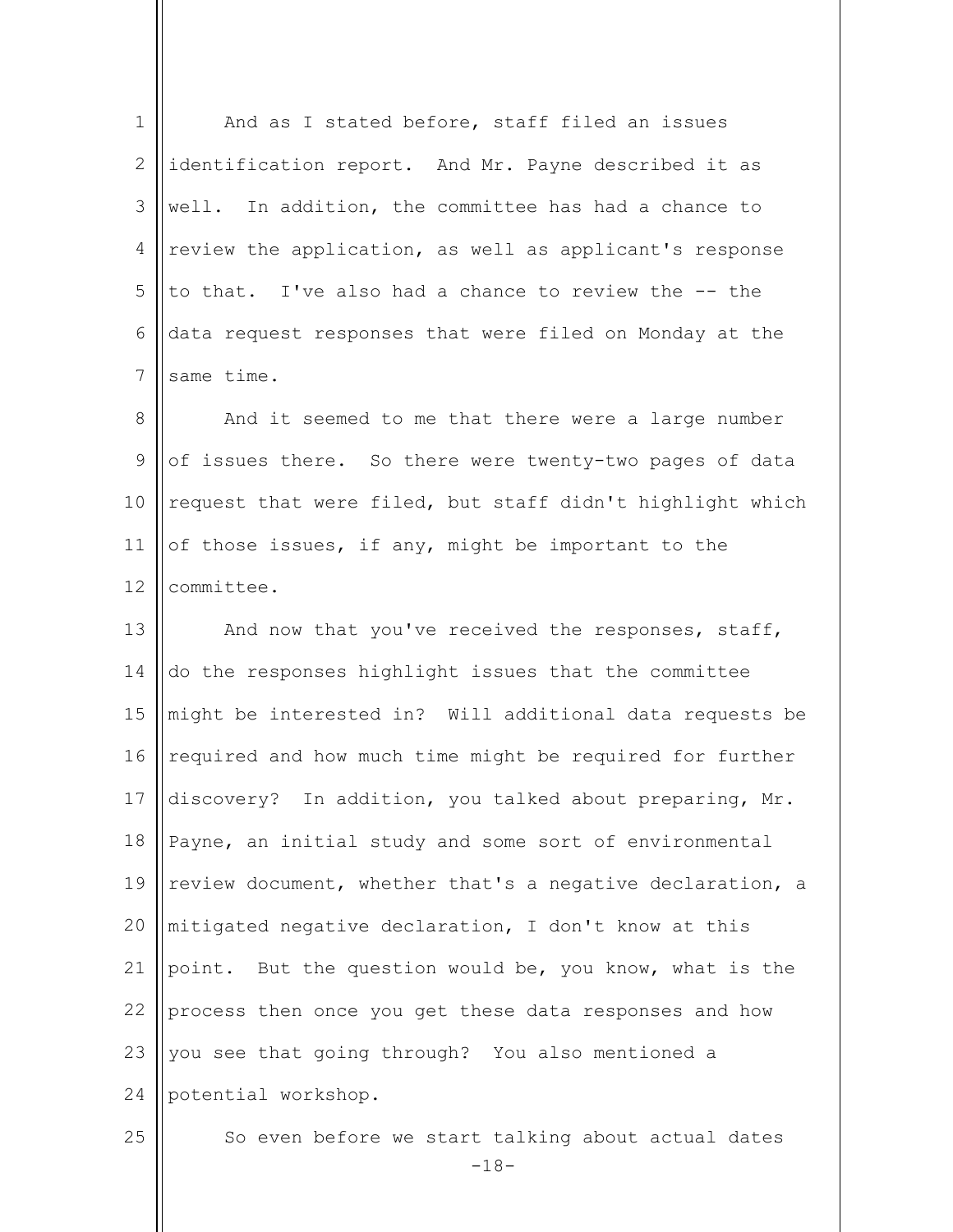1 2 and a schedule, I'm a little bit interested in the process that you're going to be following.

| 3           | MR. PAYNE: I think the easiest way to put it is                   |
|-------------|-------------------------------------------------------------------|
| 4           | that the receipt is still pretty recent in terms of staff         |
| 5           | being able to look at it. So that review of the -- of             |
| 6           | the responses that did come in is ongoing. The -- there           |
| 7           | are some areas which staff thinks of as quite important           |
| 8           | that sometimes take a longer time to review, air quality,         |
| $\mathsf 9$ | potentially some cultural, where those -- those responses         |
| 10          | aren't in yet. And so our -- our process is basically to          |
| 11          | get them in, evaluate them, and determine whether we need         |
| 12          | to do follow-up requests.                                         |
| 13          | But as of now, I haven't bene told by staff that                  |
| 14          | they need to, or plan to, do specific follow-up                   |
| 15          | questions. It just hasn't been communicated to me yet,            |
| 16          | so I can't communicate it to you yet.                             |
| 17          | HEARING OFFICER COCHRAN: Understood.                              |
| 18          | So applicant, I know that in the --                               |
| 19          | MR. BABULA: Let me just -- let me just --                         |
| 20          | HEARING OFFICER COCHRAN: I'm sorry.                               |
| 21          | MR. BABULA: -- add something. So --                               |
| 22          | HEARING OFFICER COCHRAN: Thank you, Mr. Babula.                   |
| 23          | MR BABULA: -- just to help clarify and -- and make                |
| 24          | sure we're on the same page. Staff is moving forward              |
| 25          | with doing their sections right now as we speak. And as<br>$-19-$ |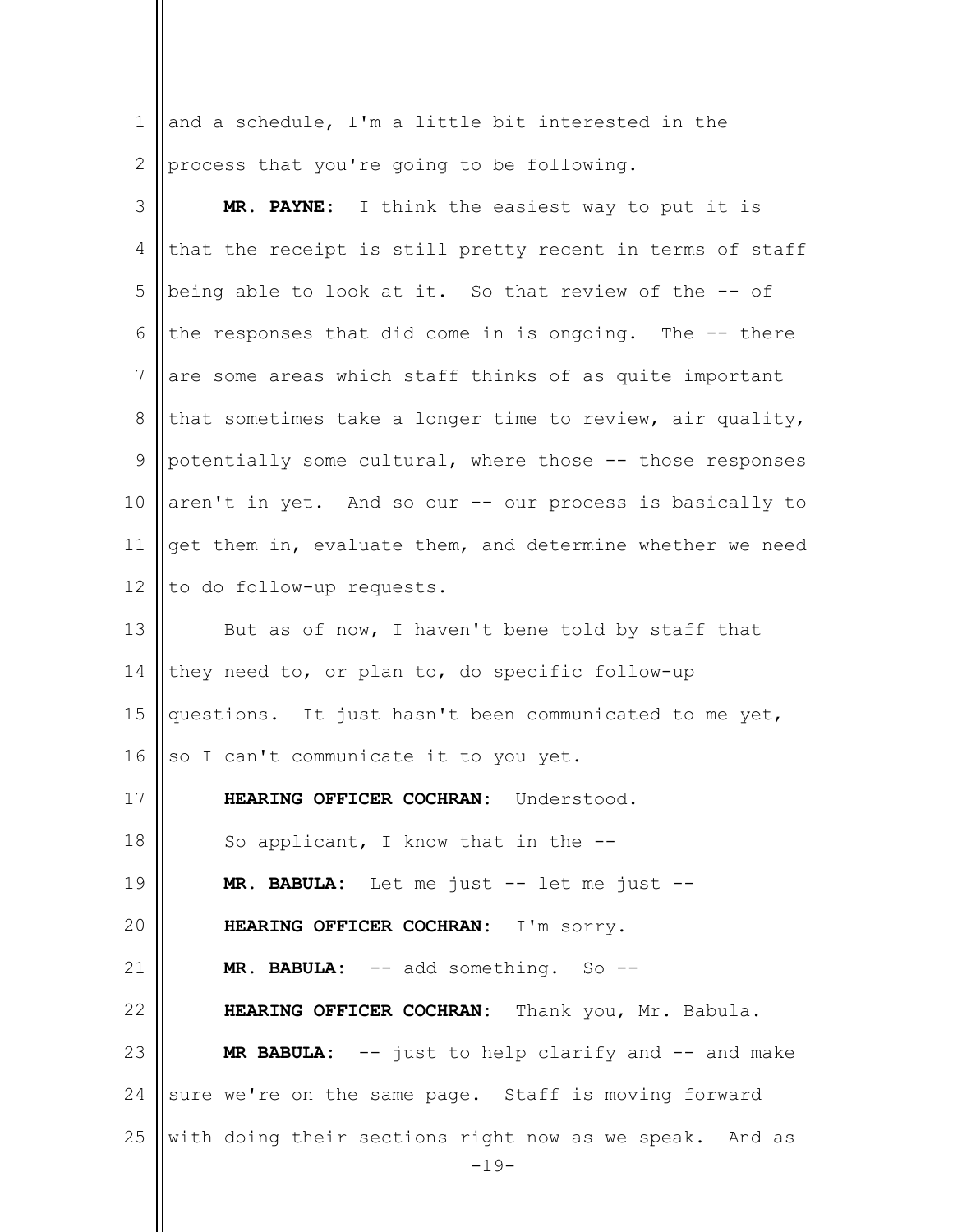1 2 3 of now, we know there's probably going to be some additional biology mitigation that we're going to be looking at.

4 5 6 7 8 9 10 But we plan to send that and docket our suggested mitigation, which isn't a lot. It's just some additional stuff. And then give the applicant an opportunity to look that over while we progress on these other sections. And then they can come back and ask -- they can come back and agree and -- and incorporate that into their project description, or we can add it in.

11 12 13 14 15 16 17 So we want to move forward in parallel process where we're waiting for some items. But that doesn't mean that the technical area's just sitting waiting. They're - they're able to move forward and -- in a number of cases. The additional information isn't necessarily going to slow them down; it's going to just enhance and supplement what they're looking at and confirm stuff.

 $-20-$ 18 19 20 21 22 23 24 25 So at this point, I think we are  $-$  we just got some info and we know specific things we're waiting for. But because of their work, I don't want to give the sense that we're just sitting here and there's going to be more and more stuff. I think for the most part, we have a lot of the info we need, and we know that there's specific studies that are coming in. And we should be able to progress rather rapidly and utilize the docket as a means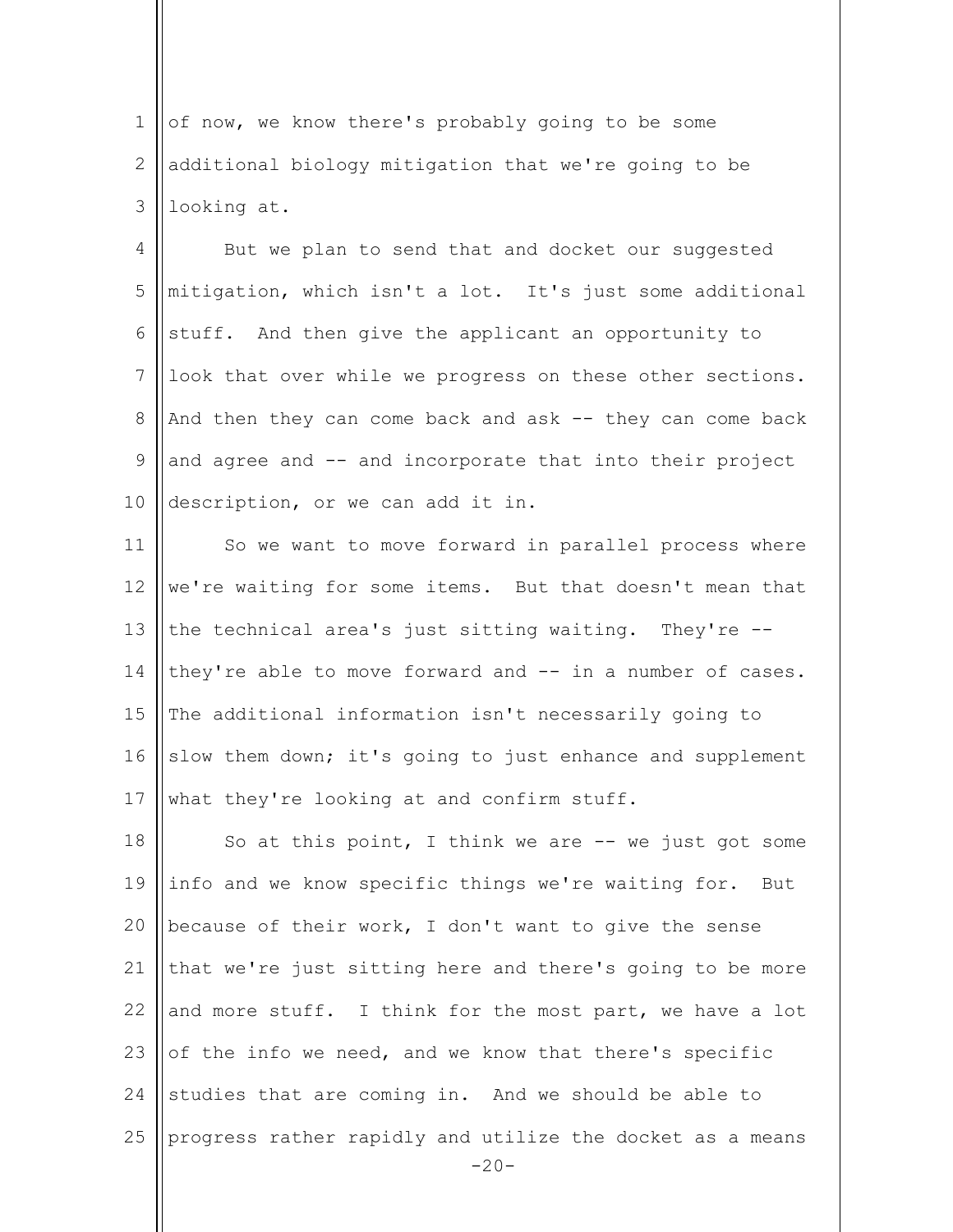1 2 3 4 5 6 7 8 9 10 11 12 13 14 15 16 17 18 19 20 21 22 23 24 25 to -- if there's additional mitigation, to suggest that. And then if needed, as we indicated in our schedule, a workshop could be scheduled to kind of resolve the last couple of issues. But the hope is that when we come out of this and we file the document -- the initial study and the environmental document, we'll be in good shape to have a relatively straightforward evidentiary hearing. HEARING OFFICER COCHRAN: Thank you. I didn't mean to imply or infer that staff was just going to be sitting around doing nothing. I assumed that. But  $I$  -- I did see that there were large swaths of documents -- and additional studies. For example, air quality, public health. There was one that was trailing until mid-September. Air quality and public health were discussed as being filed tomorrow, whereas some of the others were mid-September. And so when Mr. Lon -- Mr. Payne then was discussing a -- a proposed schedule for further processing coming out after the receipt of those, that's why I was trying to get a little bit better idea of when you think, or if you think, you might need additional discovery. **MR. PAYNE:** I think that's a good point. The - the -- the September 20th date being mentioned as a possible date to produce a schedule seems to coincide

-21-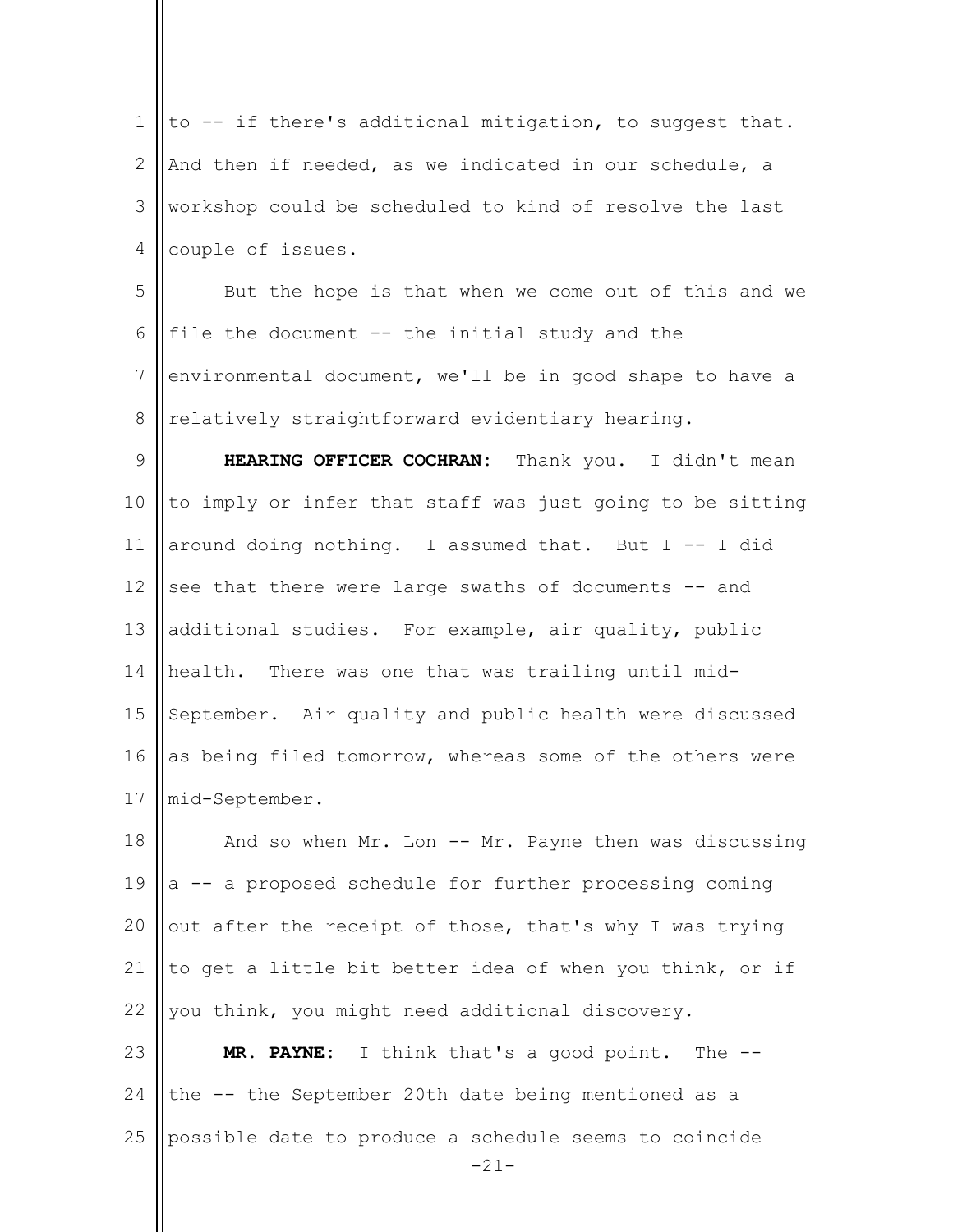$-22-$ 1 2 3 4 5 6 7 8 9 10 11 12 13 14 15 16 17 18 19 20 21 22 23 24 25 with a date that they thought certain items from cultural might come in. **HEARING OFFICER COCHRAN:** Okay. **MR. PAYNE:** Which is why I thought if those take longer, we're -- it's probably not a good idea for us to produce a schedule with that still not having been received. But should it come in quicker, we might be able to produce something for you a little quicker -- **HEARING OFFICER COCHRAN:** Okay. Mr. -- **MR. PAYNE:** -- accordingly. **HEARING OFFICER COCHRAN:** Mr. Hong, if you could open up the document that is the schedule, the WordPerfect -- the WordPerfect, that shows my age. The Word document that -- so staff proposed a schedule and applicant did not propose a schedule. What this document shows is staff's proposed schedule. And then what I also did was I filled in the dates that things would be required pursuant to our regulations. And so the reason I'm talking so much about discovery is discovery actually closed on Monday. And so if staff feels -- believes that it may additional discovery time, now would be the opportunity to let us know so that if we issue a scheduling order we then have the right information for you. So that it's then not, well, here's a motion to reopen discovery.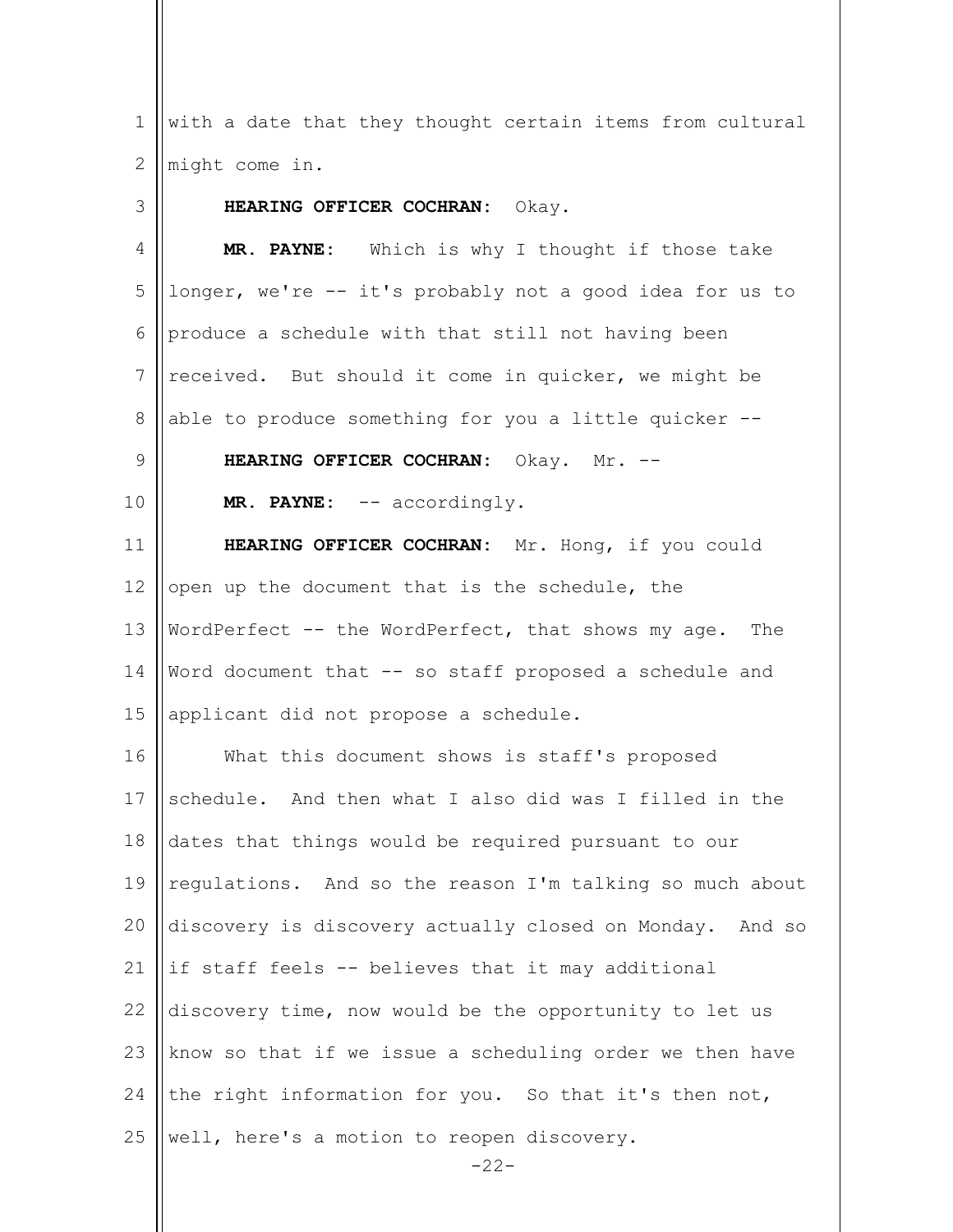$-23-$ 1 2 3 4 5 6 7 8 9 10 11 12 13 14 15 16 17 18 19  $20$ 21 22 23 24 25 Understanding -- especially given the responses that have been received thus far. So if you -- if you think you need something other than the last day of being -- last Monday the 26th as the last day to file data requests, speak now. **MR. PAYNE:** We -- **HEARING OFFICER COCHRAN:** Or forever hold your peace. MR. PAYNE: We simply can't -- and -- and Mr. Gallati brought up in his response that he would not object to follow-up questions that were within the realm of the questions we'd already asked. So we basically need to get complete responses, take some amount of time to evaluate those responses, and then come up with follow-up requests if necessary. So at this point, we can't predict how long that will take. And thus we don't think it would be particularly useful for any of the parties to put a scheduling order out that gets into specifics about when something like an initial study would be published. And the also -- the -- the -- the other issue that's hanging out there is whether or not a workshop would be needed, in which case it might be -- it -- there would be a notification timeframe which could bump it an additional ten days for example.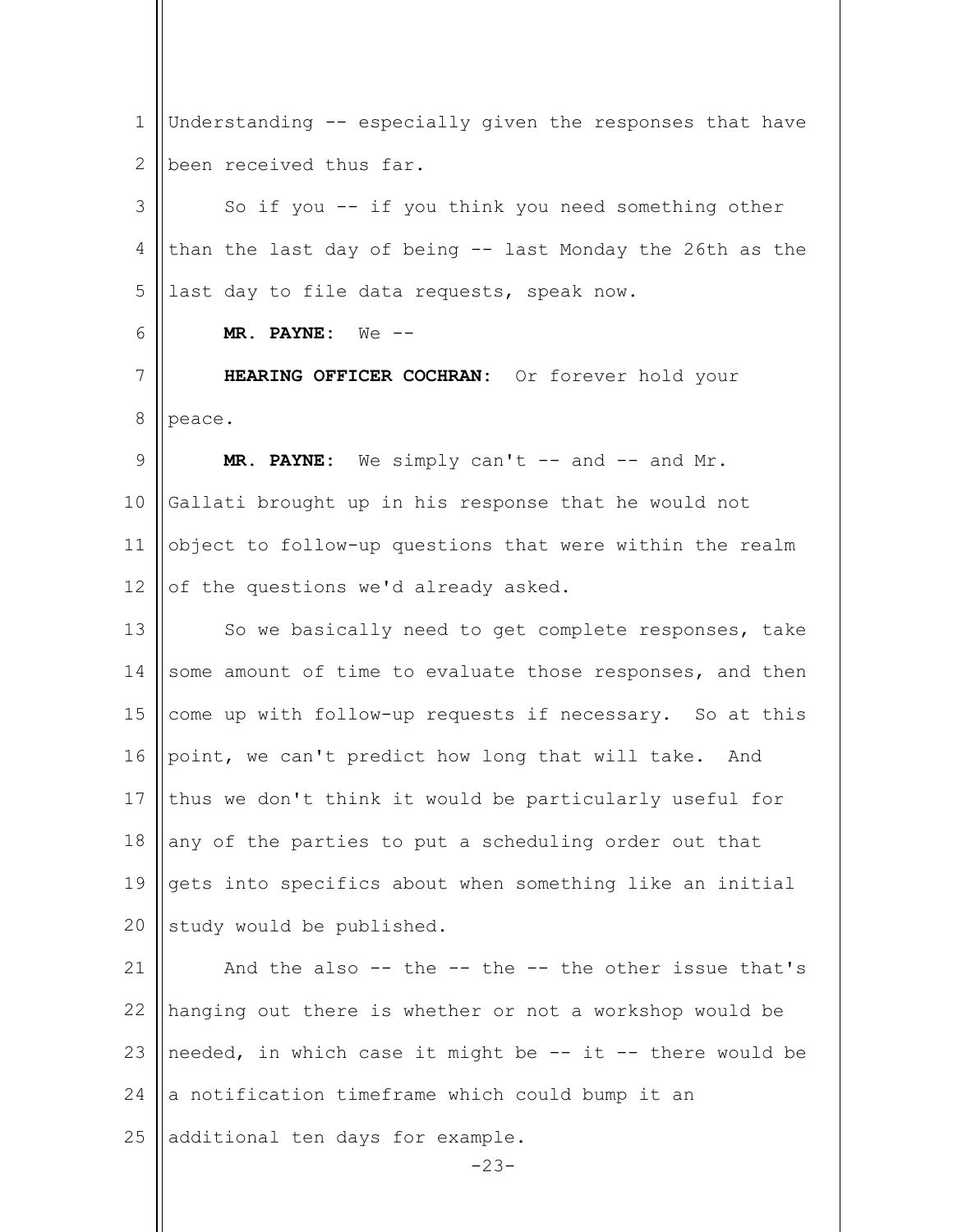| $\mathbf 1$ | So I think at this point, the -- the best thing to        |
|-------------|-----------------------------------------------------------|
| 2           | do is -- is revisit the idea of how long it might take    |
| 3           | once we do get the complete set of responses. And         |
| 4           | we'll -- we'll do that diligently to get you something as |
| 5           | soon as we can once we know what we're dealing with. We   |
| 6           | do -- it's just too premature at this point to know.      |
| 7           | HEARING OFFICER COCHRAN: Okay. Fair enough.               |
| 8           | Mr. Gallati?                                              |
| $\mathsf 9$ | MR. GALLATI: Yes, thank you.                              |
| 10          | Usually I'm the one screaming for a schedule and          |
| 11          | screaming that you've already missed it, so I know this   |
| 12          | probably odd for you to see me not screaming.             |
| 13          | HEARING OFFICER COCHRAN: Your application did             |
| 14          | request a final decision in October, and so I was --      |
| 15          | MR. GALLATI: Yeah, we're -- we -- we understand           |
| 16          | that we're not likely to get a final decision in October. |
| 17          | What -- what I would like to just -- put these in --      |
| 18          | things in perspective is sometimes we have a disagreement |
| 19          | with staff about the level of detail that they need.      |
| 20          | That has certainly happened in this project, as well. We  |
| 21          | have provided that level of detail and we are doing       |
| 22          | studies that we don't necessarily believe we have to do.  |
| 23          | But we'll do them because we are very comfortable that    |
| 24          | the results of those studies are not going to show        |
| 25          | anything that would cause a significant impact.<br>-24-   |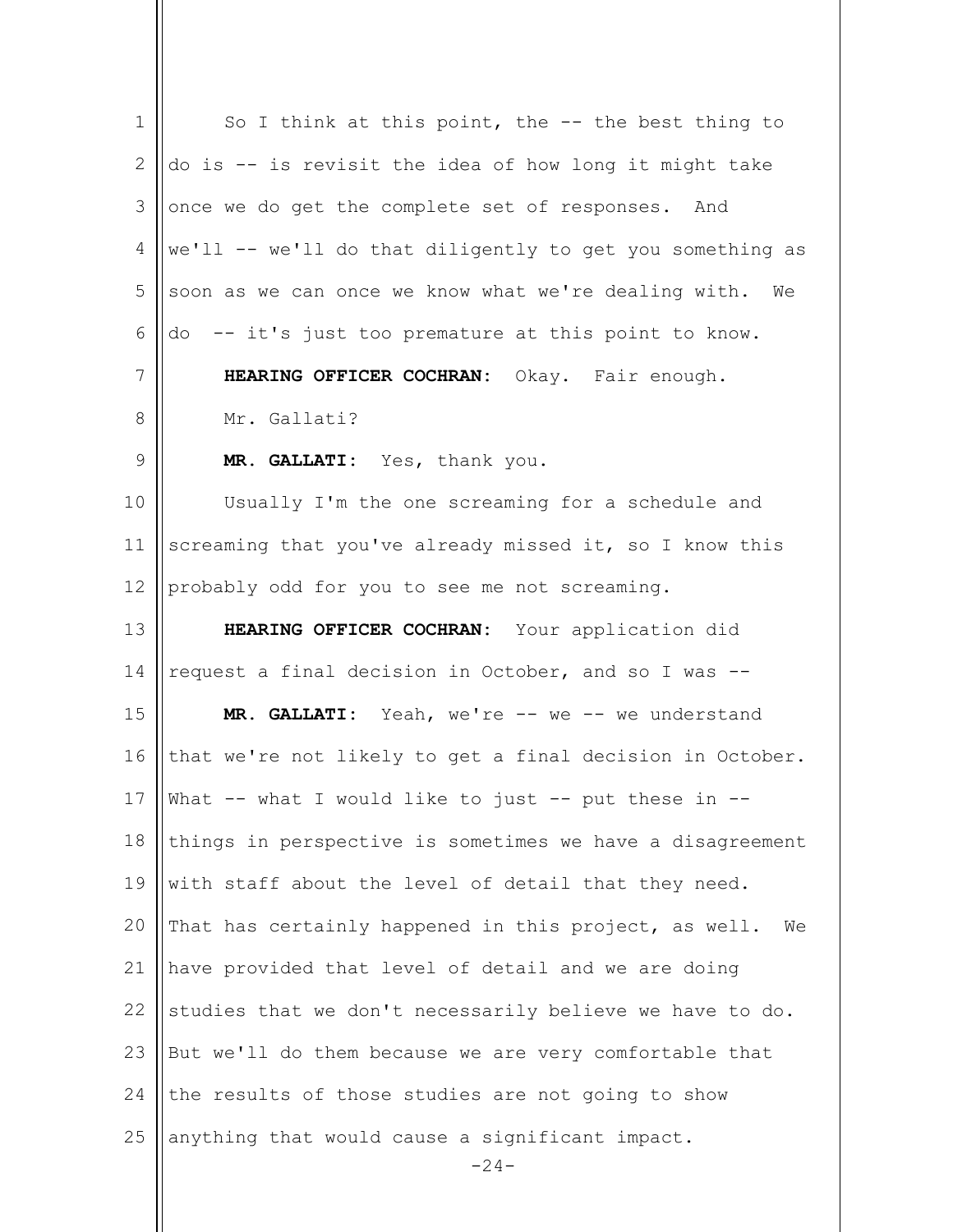| $\mathbf 1$    | We believe that staff is $-$ is $-$ is being              |
|----------------|-----------------------------------------------------------|
| 2              | conservative on what they need in the record. We're not   |
| 3              | necessarily -- we don't necessarily believe that any of   |
| $\overline{4}$ | the studies we provide is gonna cause staff to say, oh,   |
| 5              | there's a significant impact that could be mitigating.    |
| 6              | This is different than many other data request sets       |
| 7              | that we get. We often get data requests that say, we      |
| $8\,$          | think this is an impact, how are you going to mitigate    |
| $\mathsf 9$    | it. We didn't get any -- any questions like that.         |
| 10             | So for example, the public health analysis, which --      |
| 11             | which have been done, all but one. They $-$ they show no  |
| 12             | significant impacts. The construction modeling, that we   |
| 13             | didn't think we needed to do, we did it; they show no     |
| 14             | significant impacts. So the thermal plume analysis, we    |
| 15             | know it's not going to show significant impacts because   |
| 16             | we did one last year about three blocks away.             |
| 17             | So we're very comfortable that -- that there's not        |
| 18             | going to be a reversal of direction. That's why I --      |
| 19             | that's why I wrote in my -- in my response that -- that I |
| 20             | will not object to any data requests that are based on    |
| 21             | being after discovery as long as those data requests are  |
| 22             | associated with what we filed on Monday and what we file  |
| 23             | subsequent. And as long as they're reasonably necessary   |
| 24             | to complete a CEQA analysis.                              |
| 25             | So some of the questions we got were how tall is the      |

So some of the questions we got were how tall is the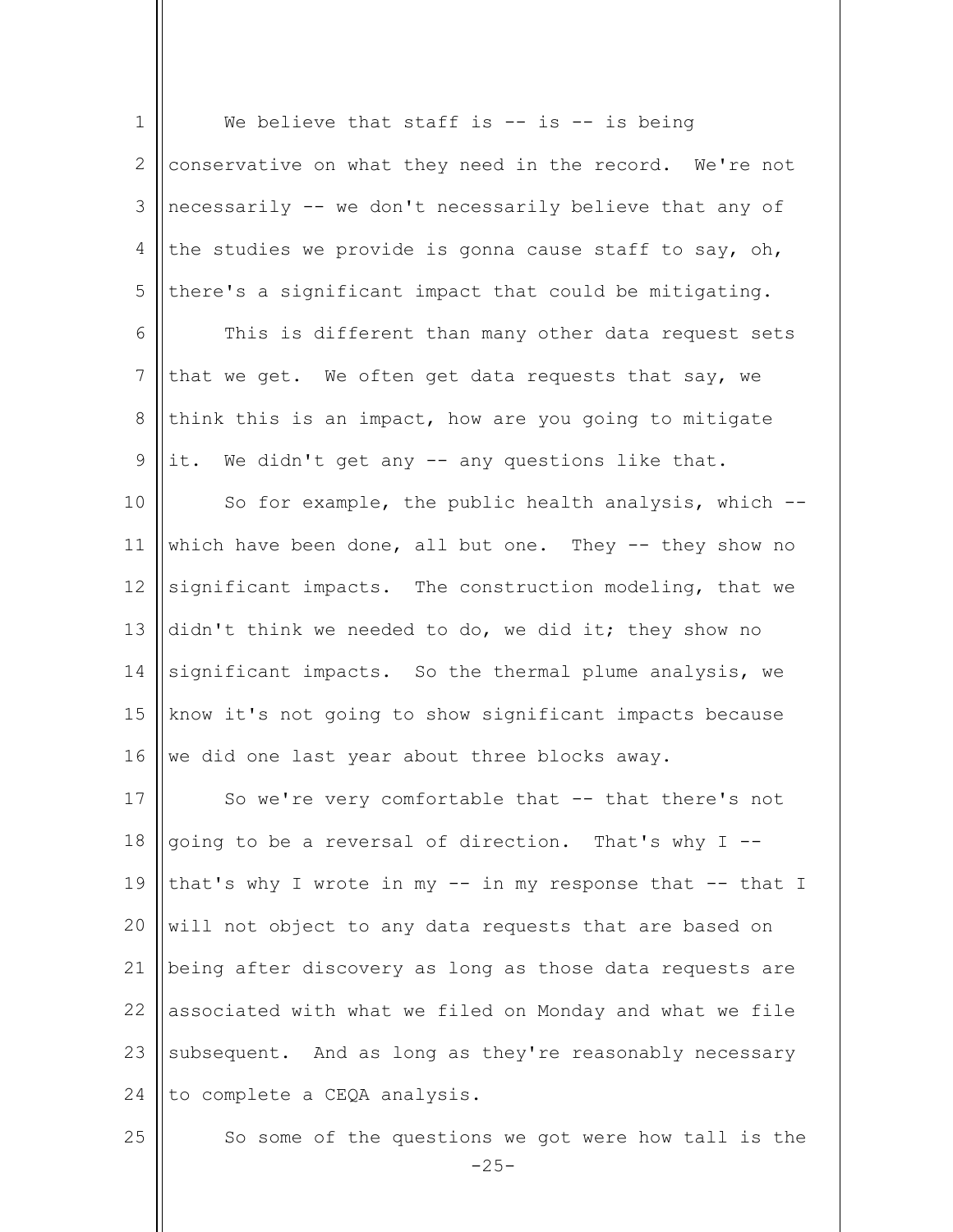|                | pole that SPP's going to build. We don't know, so we             |
|----------------|------------------------------------------------------------------|
| 2              | $ $ gave some typical poles. So some of those things that I      |
| 3 <sup>1</sup> | $\parallel$ think that staff may be more used to a thermal power |
| $\overline{4}$ | plant and how a thermal power plant comes into the Energy        |
| 5              | Commission, knowing that they've had to come here since          |
|                | $6$   1975. There is a way that applicants hire and do work      |
|                | that's different than the way data centers hire.                 |
| 8              | For example, none of my data centers have an EPC                 |

9 10 11 12 13 14 15 contractor on board. That's not the case with many of my power plant people. So we can call up the contractor and say, how -- what's your peak on month six. They can tell us. The data center people have never put together a schedule like that before because it's not necessary for what they do as business. And cities and counties don't normally ask for that for permitting.

 $-26-$ 16 17 18 19 20 21 22 23 24 25 So we've had to go back and do some of these things that aren't ultimately going to result in a change in the analysis. They're just going to result in more facts. And that's why we're pretty comfortable that this approach is not going to ultimately delay when we get the initial study and -- and -- and negative declaration. Lastly, we did notice that Laurelwood was published. We're reviewing Laurelwood and to the extent there's different conditions in there that might be applicable to us, we're going to be prepared for those. So that if we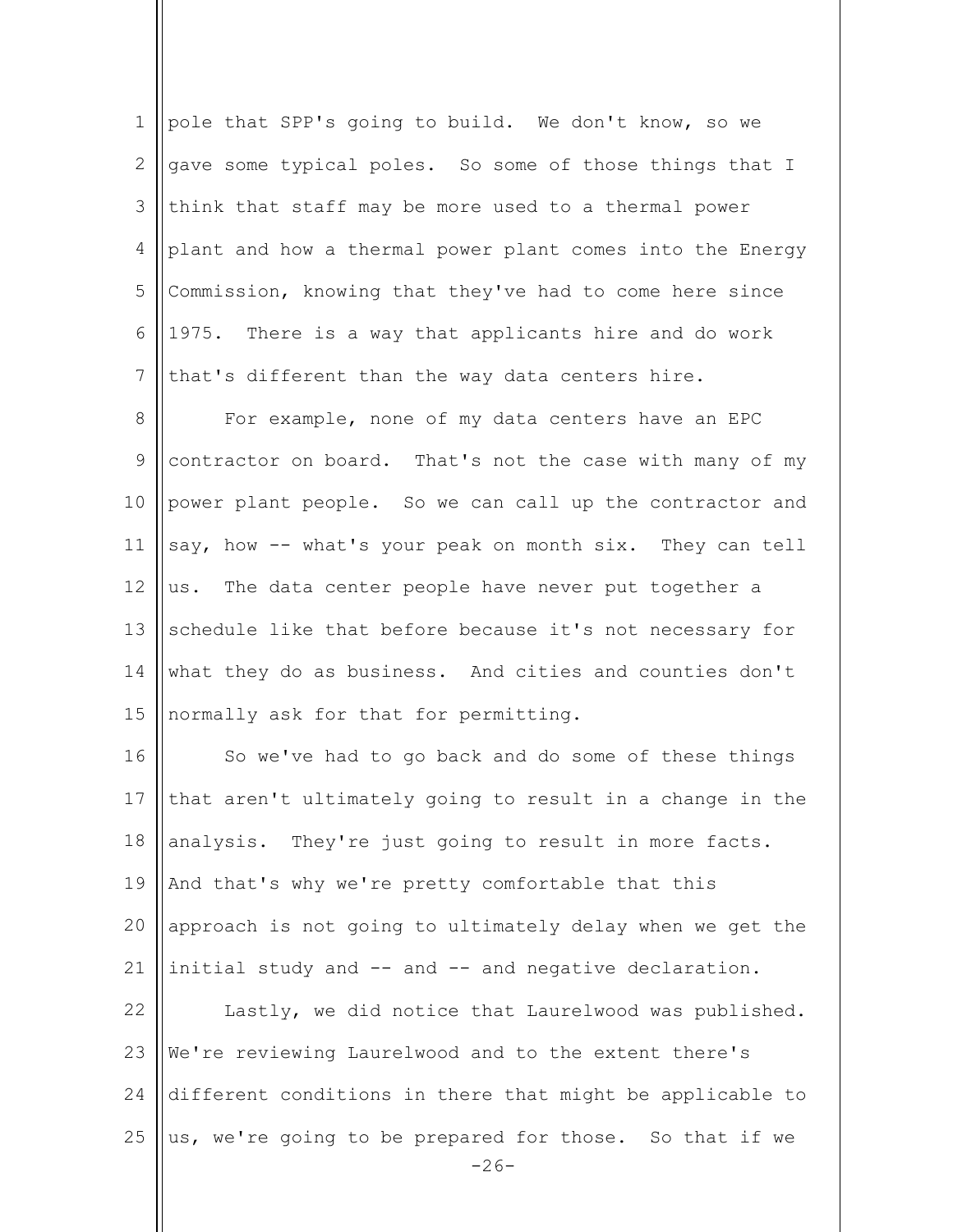| $\mathbf 1$  | do need to talk to staff in a public workshop, we can do  |
|--------------|-----------------------------------------------------------|
| $\mathbf{2}$ | so. If not, we can probably just docket a reply.          |
| 3            | So we -- we feel fairly comfortable. I would              |
| 4            | however ask you to keep a date for a joint schedule       |
| 5            | because that keeps all of us working towards it. And it   |
| 6            | would at least have to give you a status report on that,  |
| 7            | a status report on where you are on the schedule. And     |
| 8            | maybe we can't get the joint stipulated schedule 100      |
| 9            | percent, but we certainly can revise it and work together |
| 10           | towards that unless there is a dispute.                   |
| 11           | So I think -- because of the way discovery worked, I      |
| 12           | think maybe this hearing is $-$ is about thirty days too  |
| 13           | soon for us to be able to ask for a schedule.             |
|              |                                                           |
| 14           | HEARING OFFICER COCHRAN: Okay. Thank you very             |
| 15           | much.                                                     |
| 16           | MR. BABULA: So I -- I would just concur with what         |
|              | Mr. Gallati said. And as for the issue of additional      |
| 17<br>18     | discovery, $I - I$ don't see that there would be a need   |
| 19           | for too much more beyond just narrow follow ups. So I     |
| 20           | would keep the option open to have -- to utilize that and |
| 21           | utilize his openness to -- to respond without the need    |
| 22           | for a motion. But you know that's something we would      |
| 23           | keep as a -- an option.                                   |
| 24           | But I would agree that trying to get a joint              |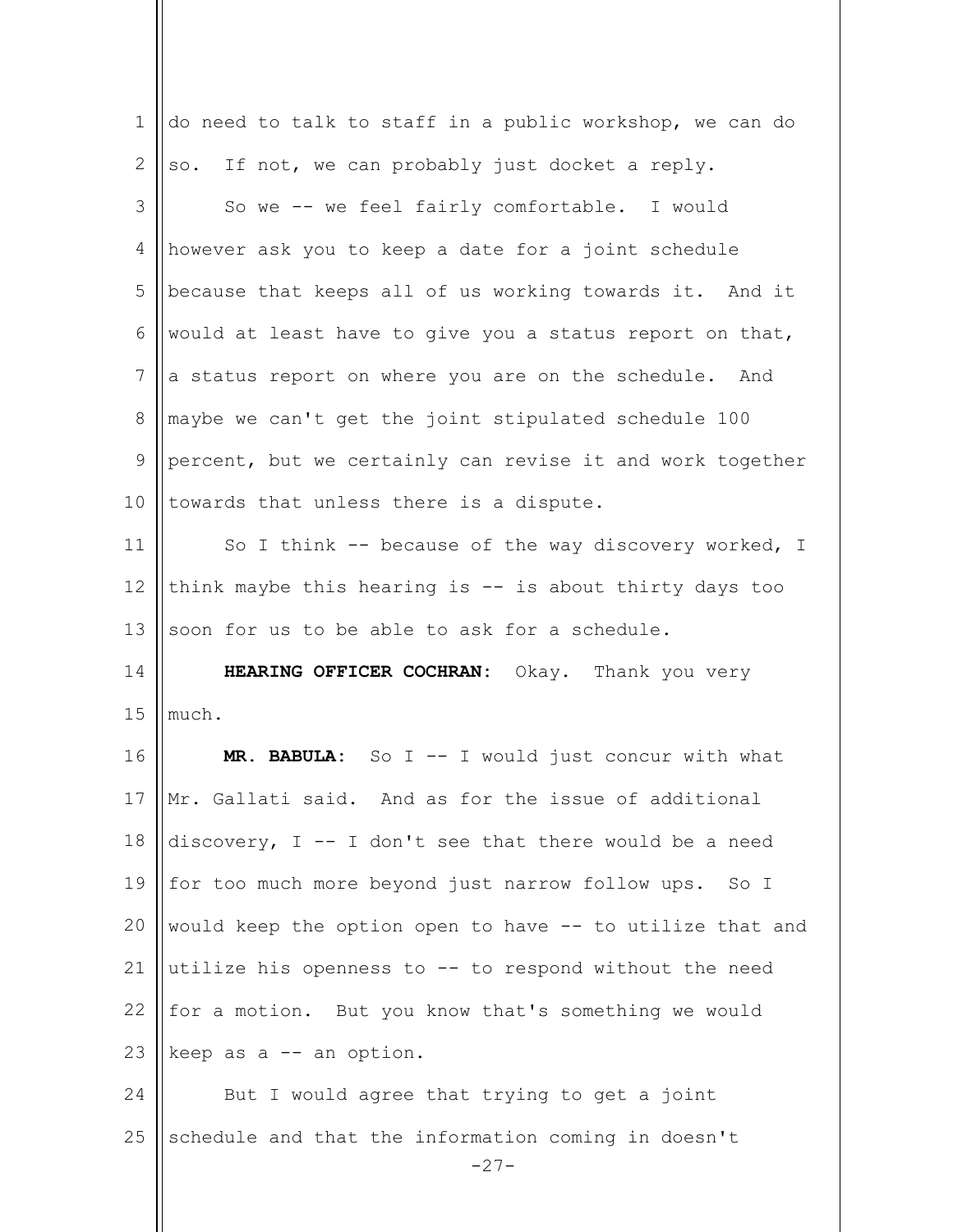| $\mathbf 1$    | necessarily trigger additional mitigation, it's more to                   |
|----------------|---------------------------------------------------------------------------|
| $\mathbf{2}$   | fill -- sort of fill out the facts and have a robust                      |
| 3              | record. But I think at this point, and in talking with                    |
| 4              | staff, the feeling is that they have a fairly good idea                   |
| 5              | of where things are and -- and that's existing mitigation                 |
| 6              | incorporated into the project is adequate in most cases.                  |
| $\overline{7}$ | And for those where we -- where there will be                             |
| 8              | additional, we'll get that info to -- out in the docket                   |
| $\mathsf 9$    | and to the applicant as soon as possible.                                 |
| 10             | HEARING OFFICER COCHRAN: Okay. Thank you.                                 |
| 11             | So I then I wanted to talk a little bit about issues                      |
| 12             | that the committee has identified in reviewing the                        |
| 13             | application. And the first is -- and this -- this also                    |
| 14             | trickled through the objections to some of the data                       |
| 15             | requests. And that is that again the back-up generating                   |
| 16             | facility is, from what I can see, necessary for operation                 |
|                | 17 $\vert\vert$ of the data center based on the comments that we received |
| 18             | today about the design.                                                   |
| 19             | It seems to me as though this is one integrated                           |
| 20             | facility. And so in the analysis that goes forward, we                    |
| 21             | want to make sure that we are reviewing the whole of the                  |
| 22             | action. It is not merely the data center -- and I know                    |
| 23             | I'm preaching to the choir, I see Mr. Payne nodding his                   |
| 24             | head. But yes, we're considering the whole of the                         |
| 25             | action. And so I think that the request and the<br>$-28-$                 |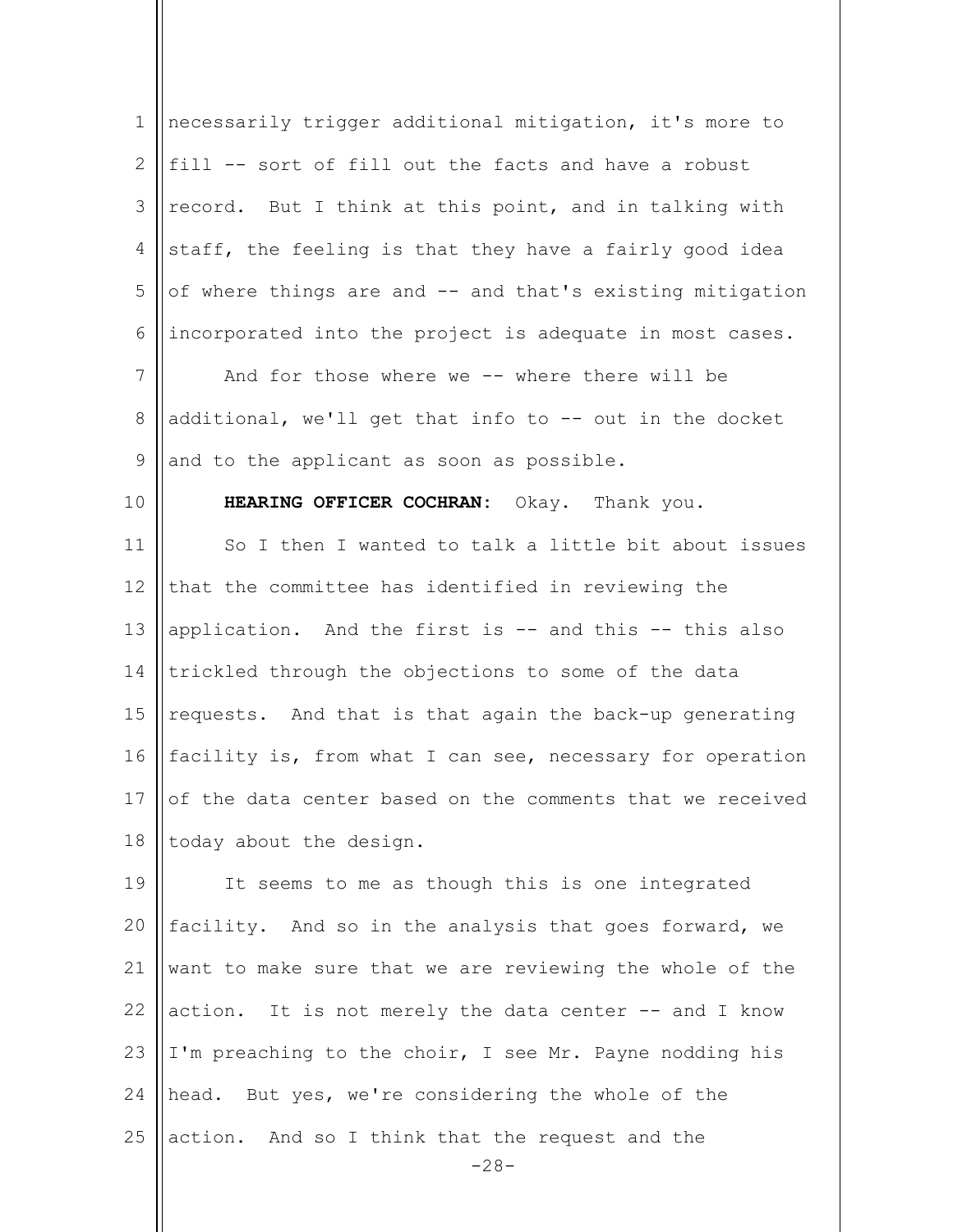1 2 information that we need to make a decision needs to reflect that.

3 4 5 6 7 And again we're not here today to make any decisions. We've made no decisions. But as we move forward, we want to make sure that we have a robust record to support whatever decision the committee and the Commission ultimately make in this.

8 9 10 11 12 13 14 15 The second is on -- in the land use section, and that the application shows that the project will exceed the city's zoning limit for height. And the question is, is the height limit in the zoning code designed to avoid or mitigate an environmental impact because that has consequences under CEQA if that is in fact inconsistent with a local law that is designed to prevent an environmental effect.

16 17 18 19  $20$ 21 22 23 24 25 And one other question that always feeds into that is how has the city dealt with this issue in the past. Does it routinely grant variances, does it take a hard line? Because again in an SPPE, unlike our AFC jurisdiction, we don't have the ability to override an inconsistency with a local ordinance. We are merely looking at it to determine whether it's an adverse effect on the environment or an adverse effect on energy resources.

The third area that I would like to highlight is

 $-29-$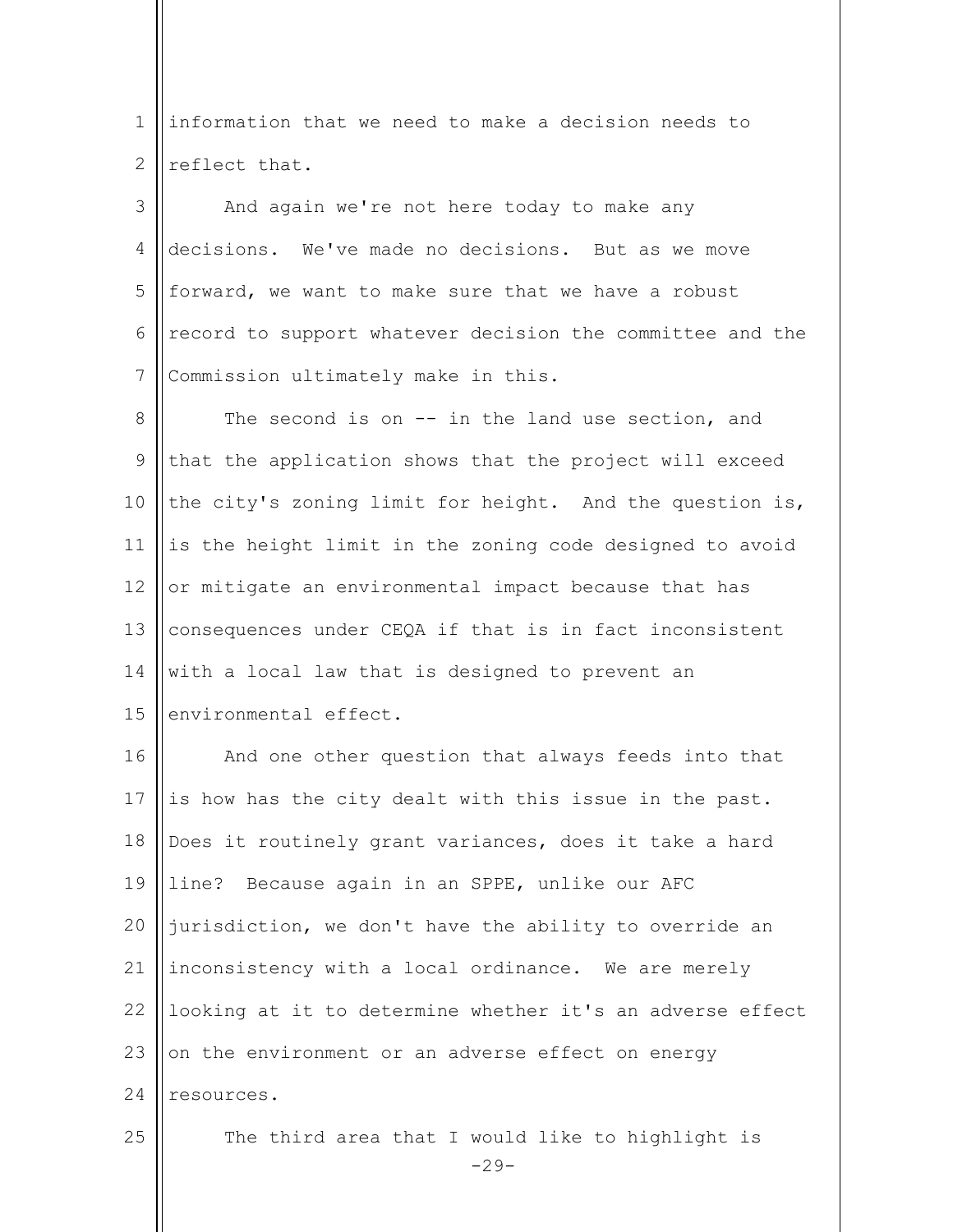| $\mathbf 1$     | noise. The application states that emergency operations      |
|-----------------|--------------------------------------------------------------|
| 2               | are exempt from the city's noise ordinance. And I'm not      |
| 3               | sure that that's quite the correct way to look at it.        |
| 4               | Lawful does not mean not impactful. And so I think that      |
| 5               | there needs to be a discussion and evidence regarding        |
| 6               | whether there is a potentially significant impact, even      |
| $7\phantom{.0}$ | of emergency operations, and how we would mitigate those.    |
| 8               | The next question is on water. The application               |
| 9               | indicates that the data center will require up to 25.6       |
| 10              | acre feet per year of water. 20.2 acre feet per year of      |
| 11              | that is for cooling. What is the source of water to meet     |
| 12              | this demand? Is it reclaimed water available for cooling     |
| 13              | purposes keeping in mind the requirements of our IPER,       |
| 14              | California Water Code Section 13260 and the Constitution     |
| 15              | regarding the use of potable water?                          |
| 16              | And the analysis of impact should include an                 |
| 17              | analysis of whether that source of supply creates an         |
| 18              | environmental effect that we need to be concerned about.     |
| 19              | A further area is cumulative impacts. What projects          |
| 20              | have been previously approved or are under construction      |
| 21              | that are being used for the cumulative impacts analysis?     |
| 22              | For example, in Walsh, is Walsh on the same loop as say      |
| 23              | SC-1, McLaren, and Laurelwood, for determining cumulative    |
| 24              | impact for reliability?                                      |
| 25              | Similarly, this would also impact air quality. And<br>$-30-$ |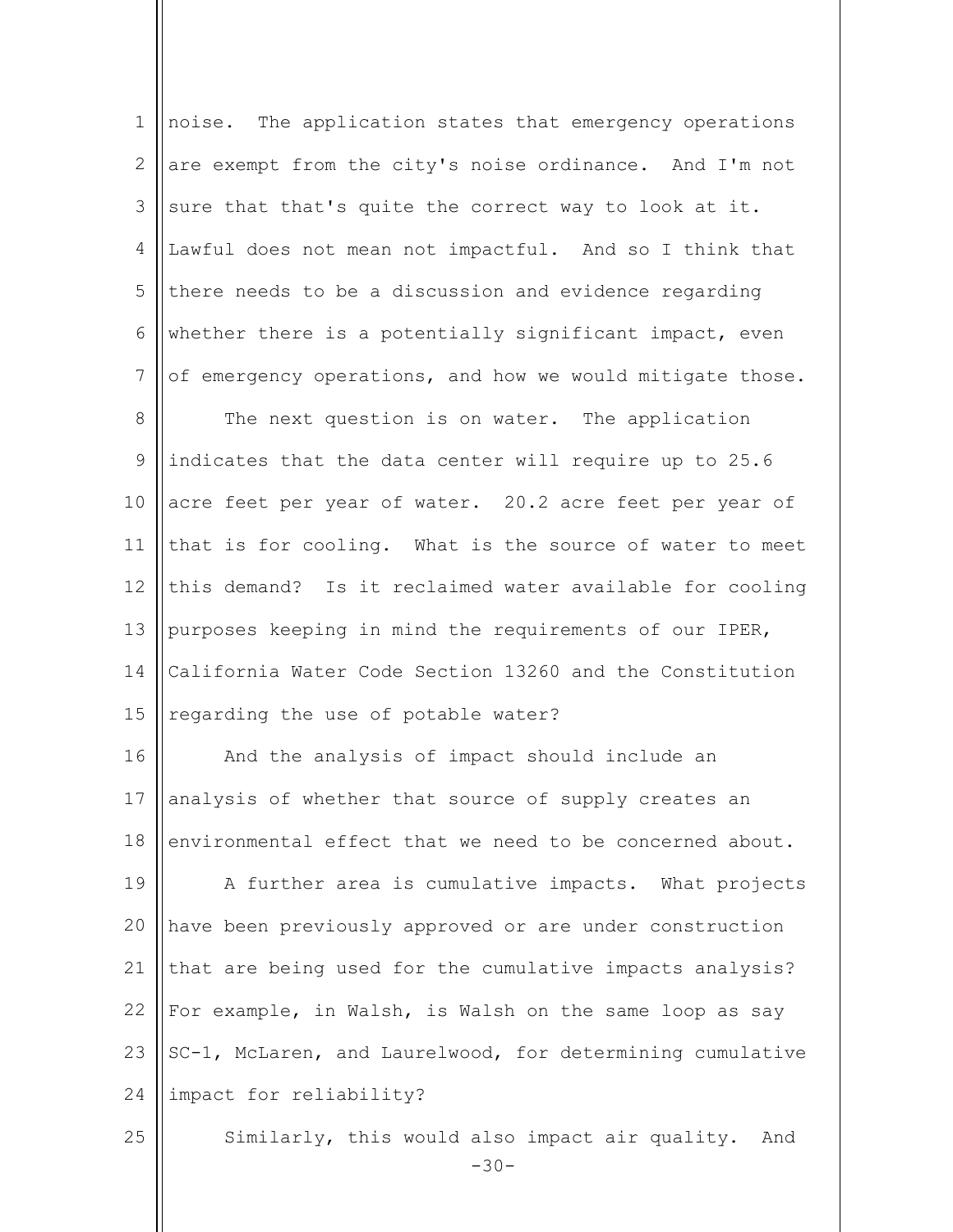| $\mathbf 1$    | I know that there were several data requests that staff          |
|----------------|------------------------------------------------------------------|
| 2              | put forward about these types of issues in terms of              |
| 3              | cumulative impacts analysis, but we're also very                 |
| $\overline{4}$ | interested in that. And air quality always raises to me          |
| 5              | then issues of public health and environmental justice.          |
| 6              | So again we're not looking for answers today, but we             |
| 7              | do expect to see some analysis and evidence to help us           |
| $\,8\,$        | make an informed decision when it comes time for that.           |
| $\mathsf 9$    | Finally, I wanted to talk a little bit about                     |
| 10             | noticing for this proceeding. Because we are proceeding          |
| 11             | under the California Environmental Quality Act, as               |
| 12             | opposed to our certified regulatory program, there are           |
| 13             | various procedural steps we need to make -- ensure that          |
| 14             | we take.                                                         |
| 15             | And I note that on July 12, the request for agency               |
| 16             | participation was sent to what was termed "the agency            |
| 17             | distribution list". However, that agency distribution            |
| 18             | list is not in the docket. So I don't know what public           |
| 19             | agencies have or have not been contacted. And we need to         |
| 20             | make sure that we are meeting the requirements of CEQA           |
| 21             | Guidelines Section 15072 in the world of folks who are           |
| 22             | entitled to notice, to make sure that we've checked that         |
| 23             | box correctly.                                                   |
| 24             | I also note that at least the County of Santa Clara              |
| 25             | has requested participation in review of this project,<br>$-31-$ |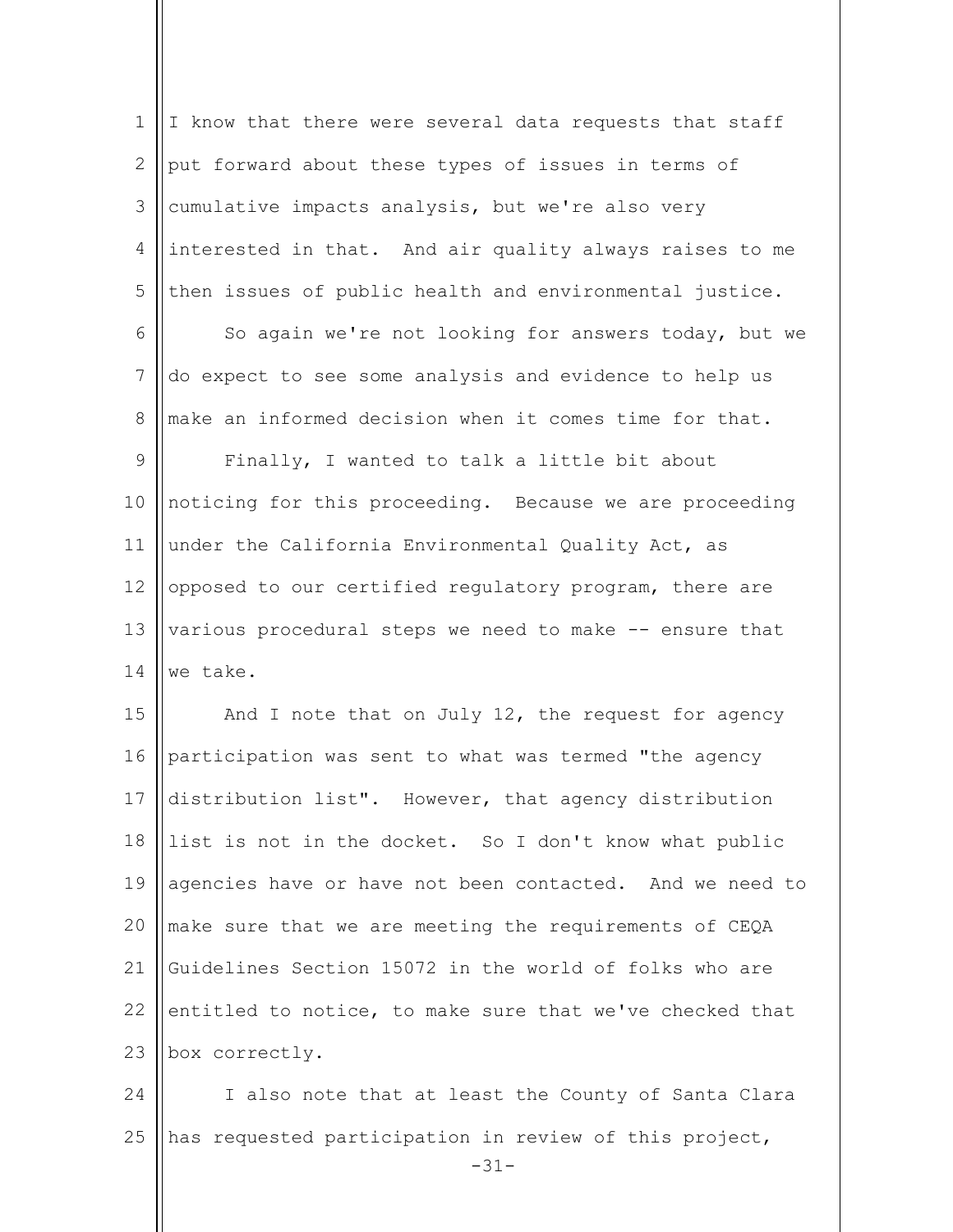| $\mathbf 1$  | specifically looking for the traffic control plan. So we  |
|--------------|-----------------------------------------------------------|
| $\mathbf{2}$ | need to make sure that that box is checked.               |
| 3            | Finally, Mineta Airport is close by and we need to        |
| 4            | make sure that it is properly discussed as required by    |
| 5            | Guideline Section 15074, subdivision e, to the extent     |
| 6            | that this is part of the airport land use plan.           |
| 7            | Sorry. Is there anything else that I haven't              |
| $8\,$        | mentioned that I should have mentioned?                   |
| 9            | Okay, you're not going help -- that's fine.               |
| 10           | We've already talked about the schedule. And I            |
| 11           | understand why September 20th was selected now.           |
| 12           | Is there anything else that you would like to bring       |
| 13           | up to the committee?                                      |
| 14           | MR. GALLATI: I would like to clarify something. We        |
| 15           | have submitted this project to you describing the impacts |
| 16           | of a back-up generating facility and the impacts of the   |
| 17           | data center. Because I think that as we go forward,       |
| 18           | certainly from a litigation perspective -- from my        |
| 19           | perspective, I want to keep an option open which is very  |
| 20           | simple. That the Commission and Commission staff have     |
| 21           | used the concept of "the whole of the project"; that's    |
| 22           | not the word, it's the whole of the action. Your action   |
| 23           | is whether or not this thermal power plant is exempted    |
| 24           | from your process. It is not whether you're approving     |
| 25           |                                                           |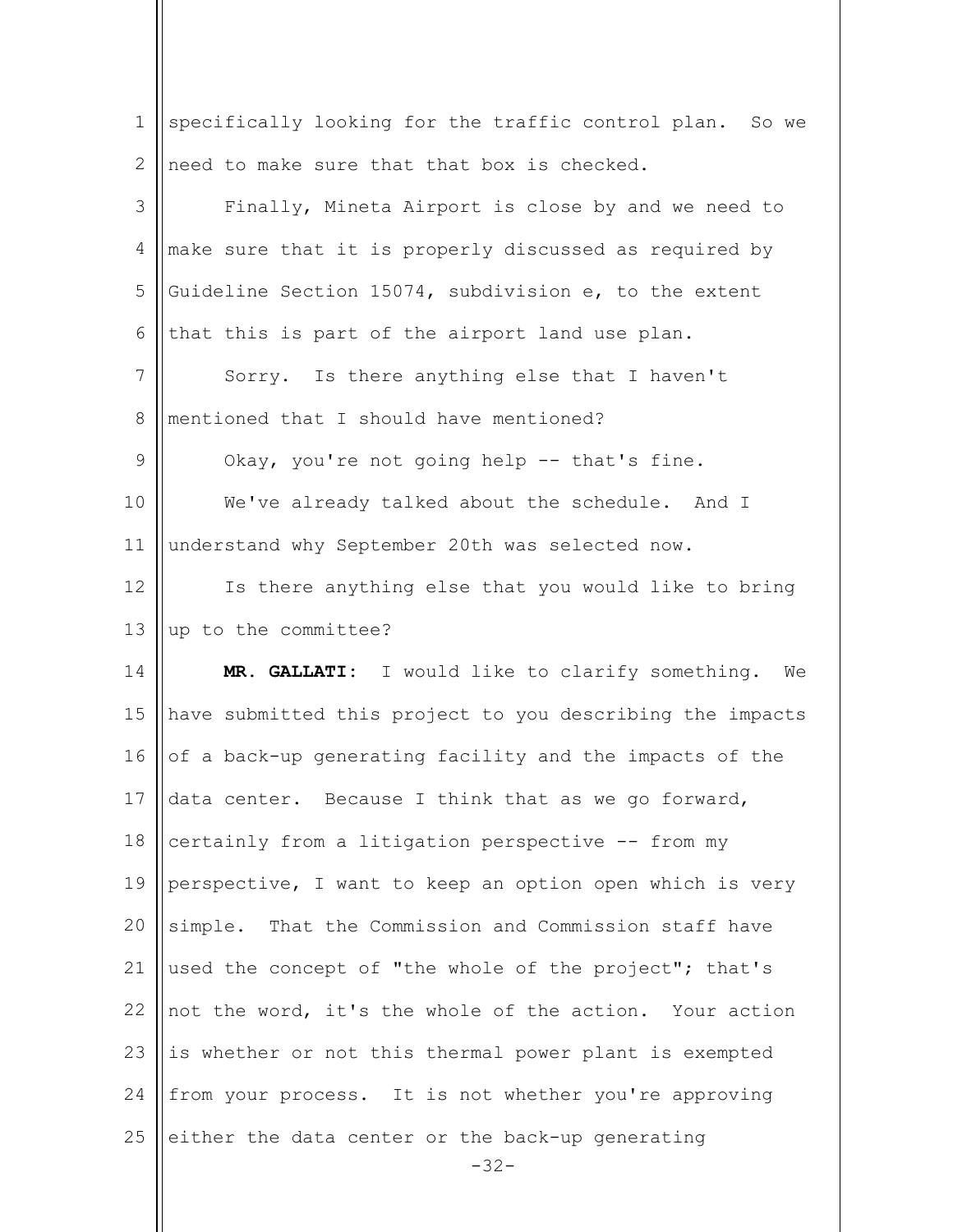1 facility.

| $\mathcal{D}_{\mathcal{L}}$ | So the way we look at is CEQA does require you to do      |
|-----------------------------|-----------------------------------------------------------|
| 3                           | an evaluation beyond what your action is. And so we       |
| 4                           | think you should do an environmental analysis of the data |
| 5                           | center. But ultimately what you're exempting is the       |
| 6                           | back-up generating facility.                              |
| 7                           | So I didn't want the application to be confusing          |
| 8                           | where we separate the two. But we separate the two in     |
|                             | case the Commission wants to take a -- a more narrow view |

10 11 12 13 of what it's ultimate decision is. Or if someone were to sue that there's an impact associated with the data center that would prevent you from granting an SPPE, that I have a record made.

14 15 16 17 18 19 So that's  $--$  that's  $--$  that  $--$  I know that's confusing, it's confusing to me. It's the best way I could figure out to keep our options open. But we have responded to everything that the Commission -- that CEC staff has asked us about the data center. And we'll continue to do so.

 $20$ 21 22 23 24 25 So  $I$  -- I don't believe that there is information that's not being provided to staff for staff to decide how the initial study and how the committee wants to prepare the initial study, how it should look. We're giving them the option to do it. What I would like, which is that things are separated when you can. And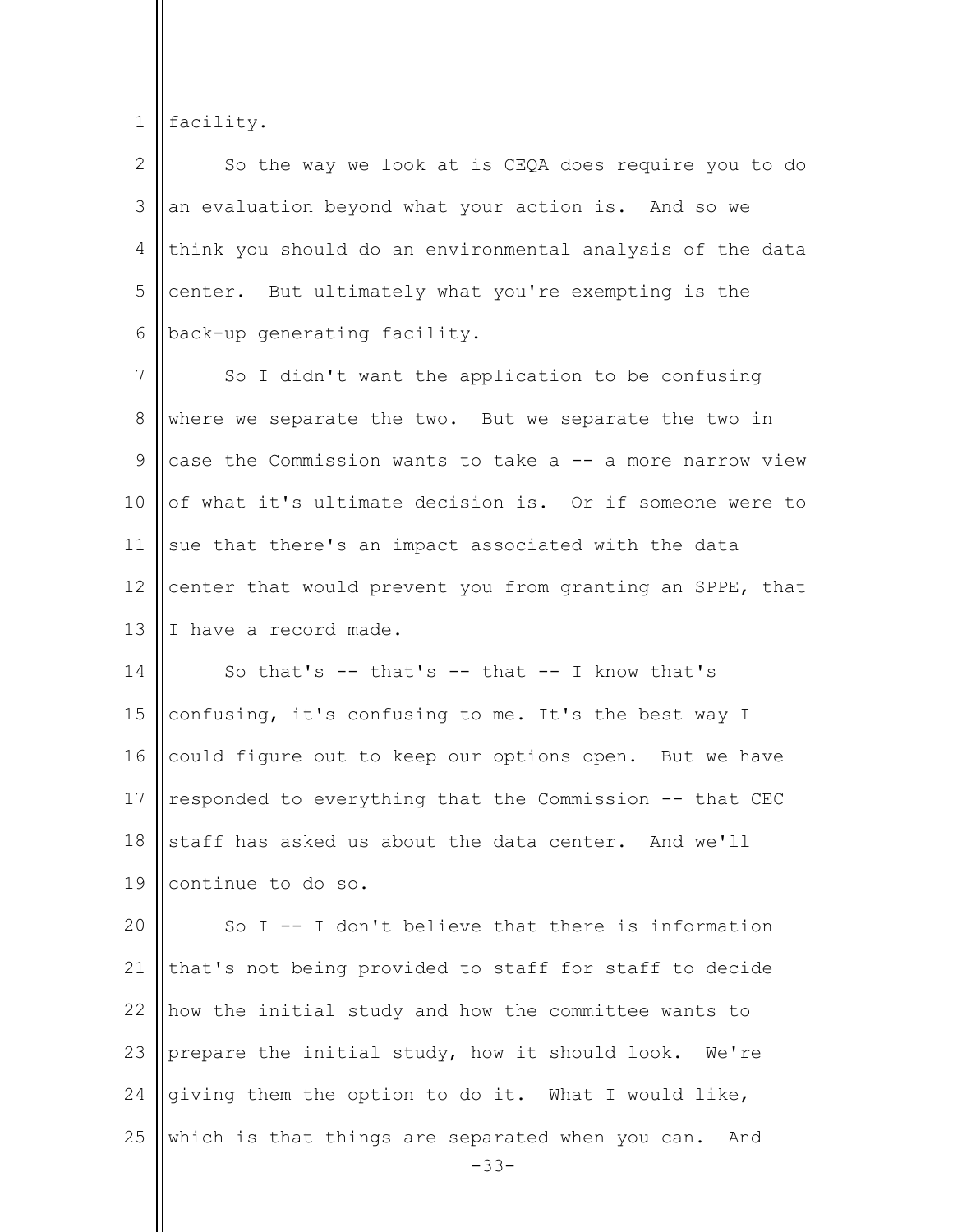$-34-$ 1 2 3 4 5 6 7 8 9 10 11 12 13 14 15 16 17 18 19 20 21 22 23 24 25 when they can't, they're -- they're part and parcel. But either way, all the impacts are identified. **HEARING OFFICER COCHRAN:** Understood. We're all - we're all hoping for a complete record. Excuse me for just a minute. Excuse me. So at this point, we would like to ask for closed session. Mr. Hong, if you could unmute everyone on the line. I'm sorry -- public comment. I'm so sorry. Is there anyone here in the room in Sacramento who would like to offer a public comment? Seeing none, is there anyone on the phone who would like to offer a public comment? And while we had noticed that we would potentially have a closed session, there will be no closed session today. Did you want to adjourn us? **COMM. DOUGLAS:** All right. So with that, I want to thank everyone for being here and listening in and for your hard work on this. We'll look forward to seeing the schedule or the -- your -- your ideas about schedule when they come in. And with that, we're adjourned. (End of Recording)